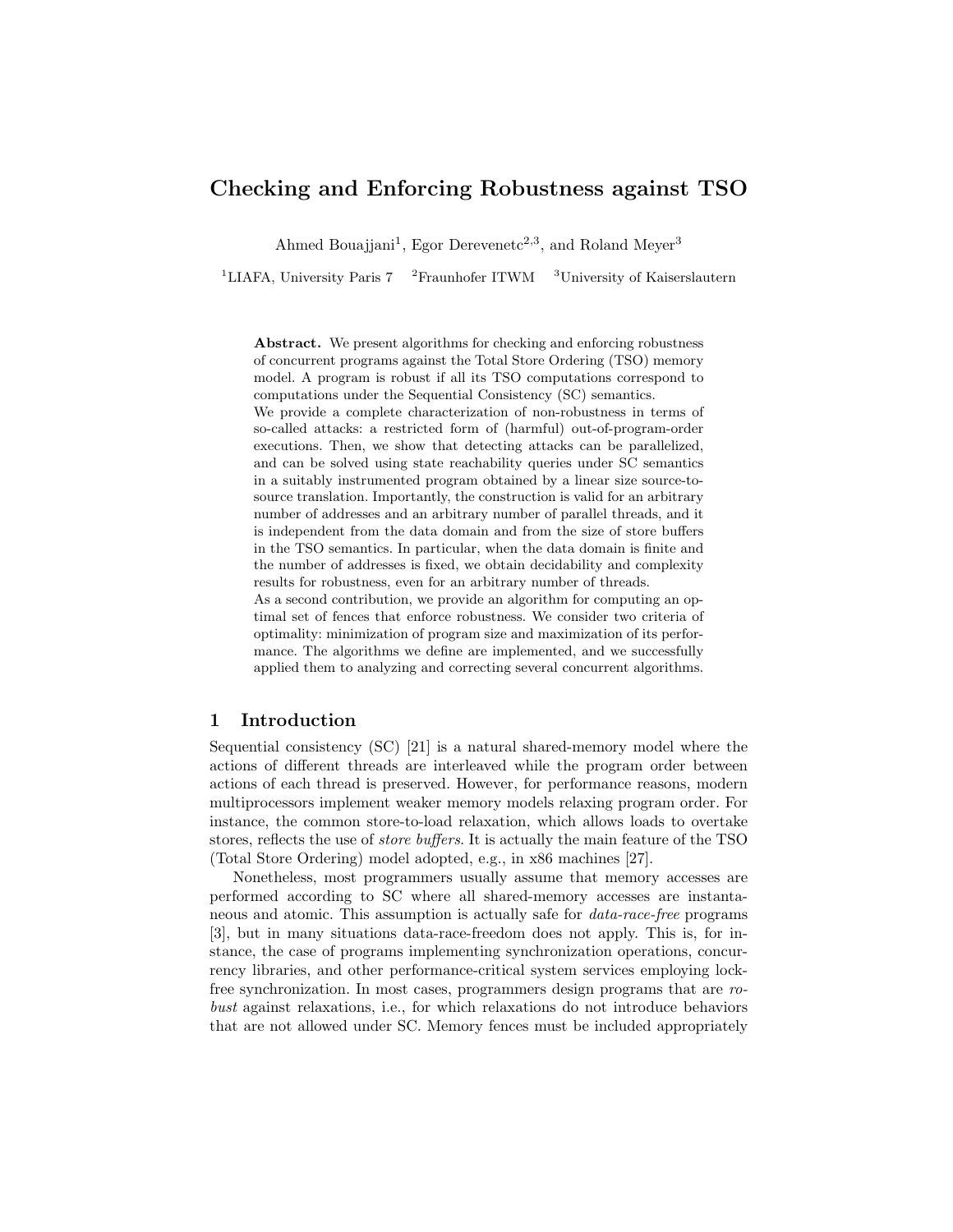in programs in order to prevent non-SC behaviors. Getting such programs right is a notoriously difficult and error-prone task. Therefore, important issues in this context are (1) checking robustness of a program against relaxations of a memory model, and (2) identifying a set of program locations where it is necessary to insert fences to ensure robustness.

In this paper we address these two issues in the case of TSO. We consider a general setting without fixed bounds on the shared memory size, nor on the size of the store buffers in the TSO semantics, nor on the number of threads. This allows us to reason about robustness of general algorithms without assuming any fixed values for these parameters that depend on the actual machine's implementation. Moreover, we tackle these issues for general programs, independently from the domain of data they manipulate.

Robustness against memory models has been addressed first by Burckhardt and Musuvathi in [\[9\]](#page-19-1) (actually, for TSO only), and subsequently by Burnim et al. in [\[10\]](#page-19-2). Alglave and Maranget developed a general framework for reasoning about robustness against memory models in [\[4,](#page-19-3)[5\]](#page-19-4) (where the term stability is used instead of robustness). Roughly, these works are based on characterizing robustness in terms of acyclicity of a suitable happens-before relation. In that, they follow the spirit of Shasha and Snir [\[28\]](#page-20-2) who introduced a notion of trace that captures the control and data dependencies between events of an SC computation, and established that computations that are not SC have a happens-before relation that contains a cycle. We adopt here the same notion of robustness, i.e., a program is (trace-)robust if each of its TSO computations has the same trace as some of its SC computations.

From an algorithmic point of view, the existing works mentioned above do not provide decision procedures for robustness. [\[9,](#page-19-1)[10\]](#page-19-2) provide testing procedures based on enumerating TSO runs and checking that they do not produce happensbefore cycles. Clearly, while these procedures can establish non-robustness, they can never prove a program robust. On the other hand, [\[5\]](#page-19-4) provides a sound over-approximate static analysis that allows to prove robustness, but may also inaccurately conclude to non-robustness and insert fences unnecessarily. We are interested here in developing an approach that allows for precise checking of trace-robustness, and for optimal fence insertion (in a sense defined later).

In our previous work [\[8\]](#page-19-5), trace-robustness against TSO has been proved to be decidable and PSpace-complete, even for unbounded store buffers, in the case of a fixed number of threads and assuming a fixed number of shared variables, ranging over a finite data domain. The method that shows this decidability and complexity result does not provide a practical algorithm: it is based on a non-deterministic, bounded enumeration of computations. Moreover, it does not carry over to the general setting we consider here. Therefore, in this paper we propose a novel approach to checking robustness that is fundamentally different from [\[8\]](#page-19-5). We provide a general, source-to-source reduction of the trace-robustness problem against TSO to the state reachability problem under SC semantics. In other words, we show that trace-robustness is not more expensive than SC state reachability, which is the unavoidable problem to be solved by any precise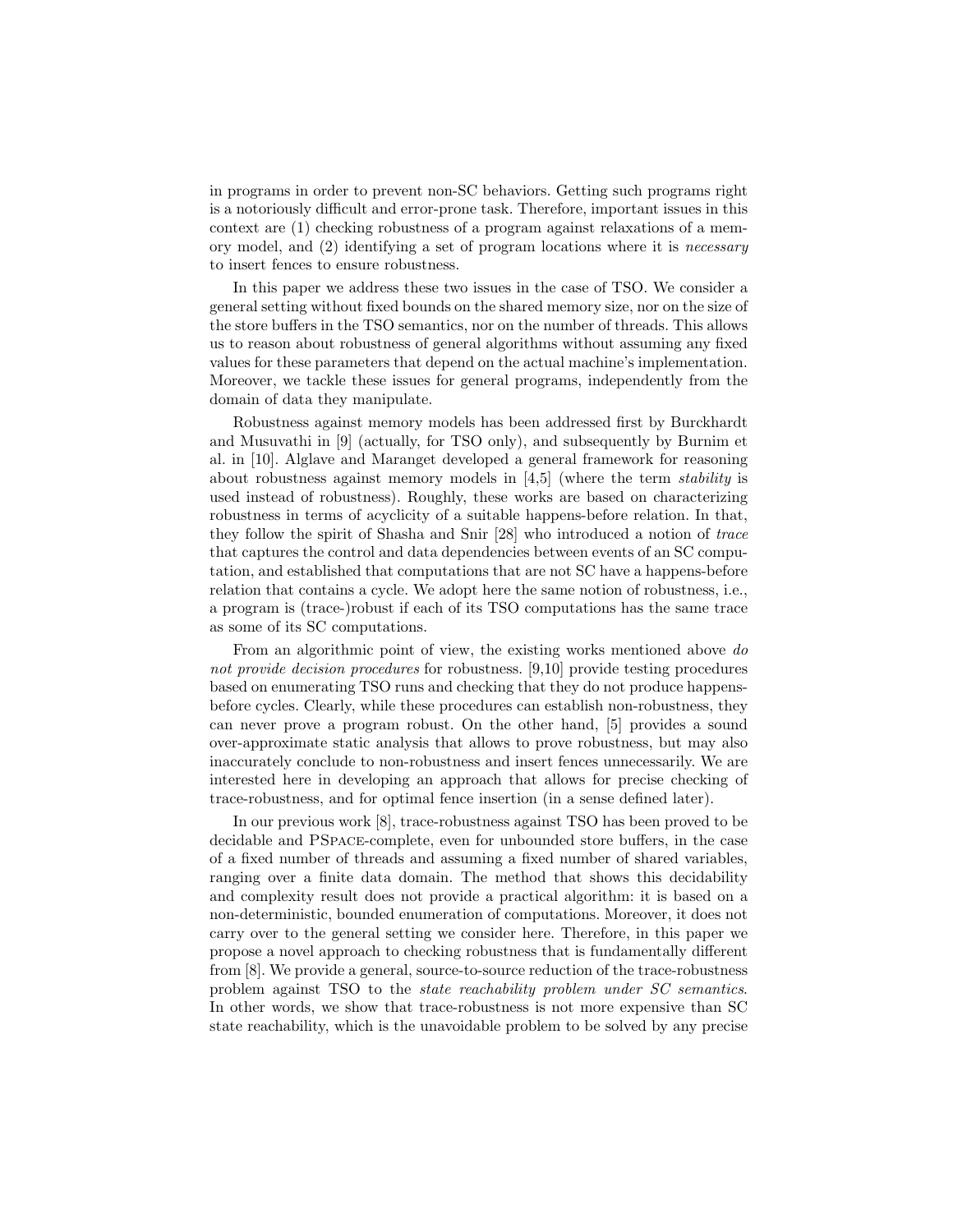decision algorithm for concurrent programs. This is the key contribution of the paper from which we derive other results, such as decidability results in particular cases, as well as an algorithm for efficient fence insertion.

To establish our reduction, we first provide a complete characterization of non-robustness in terms of so-called feasible attacks. An attack is a pair of load and store instructions of a thread, called the attacker, whose reordering can lead to a non-SC computation. In that case we say the attack is feasible, because it has a (TSO) witness computation. The special form of witness computations then allows us to detect them by tracking SC computations of an instrumented program. Given a potential attack, we show how to check its feasibility by solving an SC state reachability query in a linear-size instrumented program. The fact that only SC semantics (of the instrumented program) needs to be considered for detecting non-SC behaviors (of the original program) is important: it relieves us from examining TSO computations, which obliges to encode (somehow) the contents of store buffers (as in, e.g.,  $[9,10]$  $[9,10]$ ). Interestingly, the detection of feasible attacks can be parallelized, which speeds up the decision procedure. Overall, we provide a general reduction of the TSO robustness problem to a quadratic number (in the size of the program) of state reachability queries under the SC semantics in linear-size instrumented programs of the same type as the original one. Our construction is source-to-source and is valid for (1) an arbitrary number of memory addresses/variables, (2) an arbitrary data domain, (3) an arbitrary number of threads, and (4) unbounded store buffers.

With this reduction, we can harness all available techniques and tools for solving reachability queries (either exactly, or approximately) in various classes of concurrent programs, regardless of decidability and complexity issues. It also yields decision algorithms for significant classes of programs. Assume we have a finite number of memory addresses, and the data domain is finite. Then, for a fixed number of threads, a direct consequence of our reduction is that the robustness problem is decidable and in PSpace since it is polynomially reducible to state reachability in finite-state concurrent programs [\[18\]](#page-19-6). Therefore, we obtain in this case a simple robustness checking algorithm which matches the complexity upper bound proved in [\[8\]](#page-19-5). Our construction also provides an effective decision algorithm for the up to now open case where the *number of threads is* arbitrarily large. Indeed, state reachability queries in this case can be solved in vector addition systems with states (VASS), or equivalently as coverability in Petri nets, which is known to be decidable [\[26\]](#page-20-3) and EXPSpace-hard [\[23\]](#page-20-4). In both cases (fixed or arbitrary number of threads) the decision algorithms do not assume bounded store buffers.

As last contribution, we address the issue of enforcing robustness by fence insertion. Obviously, inserting a fence after each store ensures robustness, but it also ruins all performance benefits that a relaxed memory model brings. A natural requirement on the set of fences is irreducibility, i.e., minimality wrt. set inclusion. Since there may be several irreducible sets enforcing robustness, it is natural to ask for a set that optimizes some notion of cost. We assume that we have a *cost function* that defines the cost of inserting a fence at each program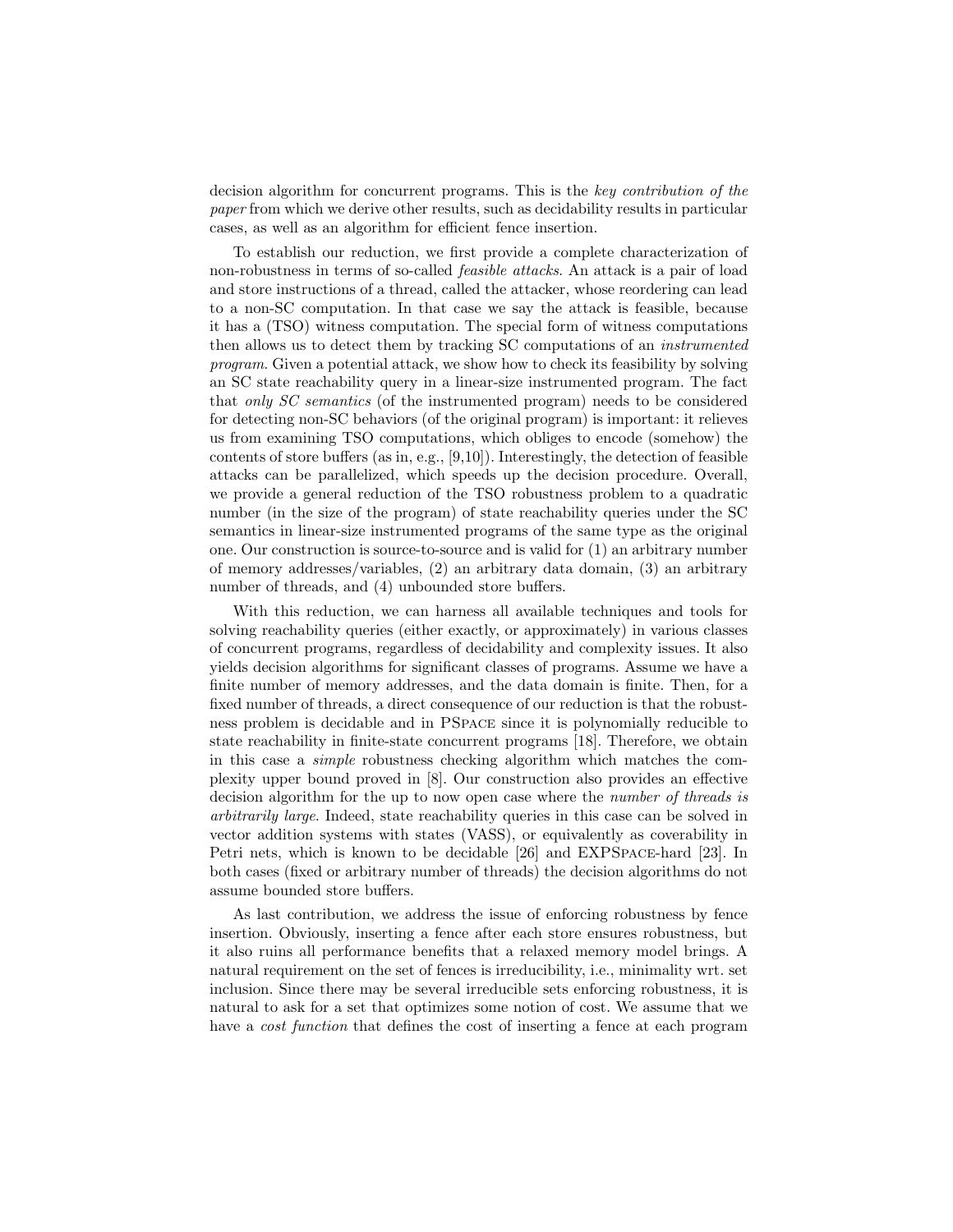location. For instance, by assuming cost 1 for all locations, we optimize the size of the fence set. Other cost functions reflect the performance of the resulting program. We propose an algorithm which, given a cost function, computes an optimal set of fences. The algorithm is based on 0/1-integer linear programming and exploits the notion of attacks to guide the selection of fences.

We implemented the algorithms (using SPIN as a back-end reachability checker), and applied them successfully to several examples, including mutual exclusion protocols and concurrent data structures. The experiments we have carried out show that our approach is quite effective: (1) Many of the attacks to be examined can be discarded by simple syntactic checks (e.g., the presence of a fence between the store and load instructions), and those that require solving reachability queries are handled in few seconds, (2) the fence insertion procedure finds efficiently optimal sets of fences, in particular, it can handle the version of the Non-Blocking Write protocol [\[17\]](#page-19-7) described in [\[24\]](#page-20-5) (where the write is guarded by a Linux x86 spinlock) for which Owens' method based on so-called triangular data races (see related work below) inserts unnecessary fences.

Related work: There are only few results on decidability and complexity of relaxed memory models. Reachability under TSO has been shown to be decidable but non-primitive recursive [\[7\]](#page-19-8) in the case of a finite number of threads and a finite data domain. In the same case, trace-robustness has been shown to be PSpace-complete in [\[8\]](#page-19-5) using a combinatorial approach. The method we adopt in this paper is conceptually and technically different from the one we took in [\[8\]](#page-19-5). While we reuse from [\[8\]](#page-19-5) the fact that it is possible to reason on TSO computations where only one thread has reordered its actions, we develop here a new approach where the main technical contributions reside in the characterization of non-robustness in terms of existence of feasible attacks and in the instrumentation we provide to reduce trace-robustness to SC state reachability. Besides getting decidability and complexity results, this reduction allows to leverage all the existing verification methods and tools for checking (SC) state reachability in various classes of programs to tackle the issue of checking and enforcing robustness against TSO.

Alur et al. have shown that checking sequential consistency of a concurrent implementation wrt. a specification is undecidable in general [\[6\]](#page-19-9). This result does not contradict our findings: we consider here the special case where the implementation is the TSO semantics and the specification is the SC semantics of a program. In [\[14\]](#page-19-10), the problem of deciding whether a given computation is SC feasible has been proved NP-complete. Robustness is concerned with all TSO computations, instead.

As mentioned above, the problem of checking and enforcing trace-robustness against weak memory models has been addressed in [\[9,](#page-19-1)[10,](#page-19-2)[5\]](#page-19-4), but none of these works provide (sound and complete) decision procedures. Owens proposes in [\[24\]](#page-20-5) a notion of robustness that is stronger than trace-robustness, based on detecting triangular data races. This allows for sound trace-robustness checking but, as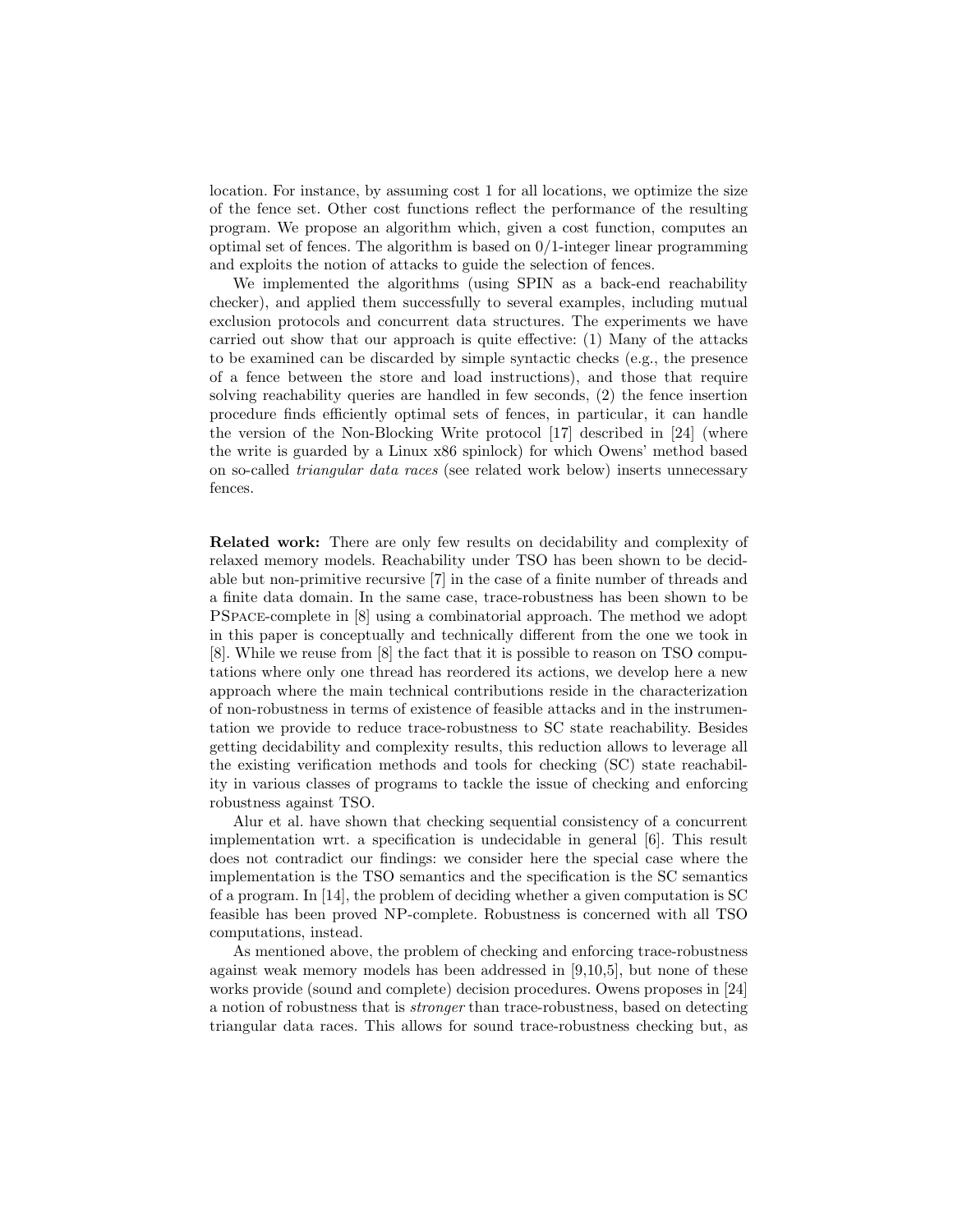Owens shows in his paper, in some cases leads to unnecessary fences which can be harmful for performance. Moreover, the notion of triangular data races defined in [\[24\]](#page-20-5) comes without an algorithm for checking it<sup>[1](#page-4-0)</sup>. Complexity considerations (using the techniques in [\[8\]](#page-19-5)) show that detecting triangular data races requires solving state reachability queries under SC. Therefore, as we show here, checking trace-robustness is not more expensive than detecting triangular data races.

State-based robustness (which preserves the reachable states) is a weaker robustness criterion, but does not preserve path properties in contrast to tracerobustness, and is of significantly higher complexity (non-primitive recursive as it can be deduced from [\[7\]](#page-19-8), instead of PSpace). It has been addressed in a precise manner in [\[2\]](#page-19-11) where a symbolic decision procedure together with a fence insertion algorithm are provided. The same issue is addressed in [\[19,](#page-19-12)[20\]](#page-20-6) using over-approximate reachability analysis based on abstractions of the store buffers.

Finally, let us mention work that considers the dual approach: starting from a robust program, remove unnecessary fences [\[29\]](#page-20-7). This work is aimed at compiler optimisations and does not provide a decision procedure for robustness. It can also not find an optimal set of fences the enforce trace-robustness.

# <span id="page-4-1"></span>2 Parallel Programs

Syntax We consider parallel programs with shared memory as defined by the grammar in Figure [1.](#page-5-0) Programs have a name and consist of a finite number of threads. Each thread has an identifier and a list of local registers it operates on. The thread's source code is given as a finite sequence of labelled instructions. More than one instruction can be marked by the same label; this allows us to mimic expressive constructs like conditional branching and iteration with a lightweight syntax. The instruction set includes loads from memory to a local register, stores to memory, memory fences to control TSO store buffers, local computations, and assertions. Figure [2](#page-5-0) provides a sample program.

We assume a program comes with two sets: a *data domain* DOM and a function domain FUN. The data domain should contain value zero:  $0 \in$  DOM. Moreover, we assume that all values from DOM can be used as addresses. Each memory location accessed by loads and stores is identified by such an address, and memory locations identified by different addresses do not overlap. The set FUN contains functions that are defined on the data domain and can be used in the program. Note that we do not make any finiteness assumptions.

**TSO Semantics** Fix a program  $P$  with threads **THRD** :=  $\{t_1, \ldots, t_n\}$ . Let each thread  $t_i$  have the initial label  $I_{0,i}$  and declare registers  $\overline{r_i}$ . We define the set of variables as the union of addresses and registers:  $VAR := DOM \cup \bigcup_{i \in [1,n]} \overline{r_i}$ . We denote the set of all instruction labels that occur in threads by LAB.

The TSO semantics is operational, in terms of states and labelled transitions between them. On the x86 TSO architecture, each processor effectively has a local FIFO buffer that keeps stores for later execution [\[25,](#page-20-8)[27,](#page-20-1)[9,](#page-19-1)[10\]](#page-19-2). Therefore,

<span id="page-4-0"></span> $1$  Citation from [\[24\]](#page-20-5): "... formal reasoning directly on traces can be tedious, so a program logic or sound static analyzer specialized to proving triangular-race freedom might make the application of TRF more convenient."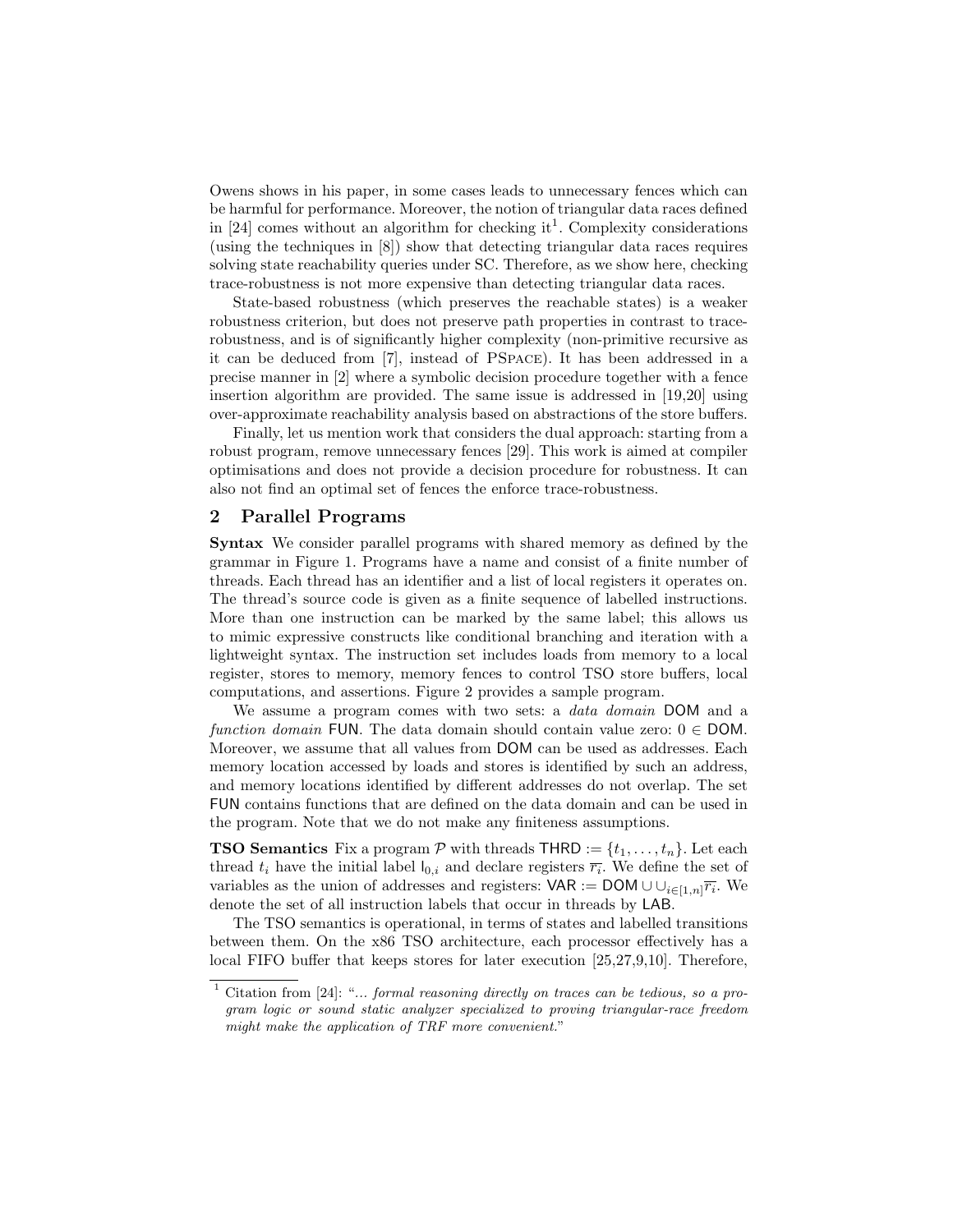```
\langle prog \rangle ::= \text{program } \langle pid \rangle \langle third \rangle^*\langle thrd \rangle ::= thread \langle tid \rangleregs \langle\mathit{reg}\rangle^*init ⟨label⟩
                         \texttt{begin}\langle\mathit{limits}\rangle^* end
\langle \textit{links} \rangle ::= \langle \textit{label} \rangle : \langle \textit{inst} \rangle; goto \langle \textit{label} \rangle;
\langle inst \rangle ::= \langle reg \rangle \leftarrow \texttt{mem}[\langle expr \rangle]\texttt{mem}[\langle expr \rangle] \leftarrow \langle expr \rangle| mfence
                        \langle \textit{reg} \rangle \leftarrow \langle \textit{expr} \rangleassert \langle expr \rangle\langle expr \rangle ::= \langle fun \rangle (\langle reg \rangle^*)program Dekker
                                                                                                     thread t_1 regs r_1 init l_0 begin
                                                                                                     l_0: mem[x] \leftarrow 1; goto l_1;
                                                                                                     l_1: r_1 \leftarrow \text{mem}[y]; goto l_2;
                                                                                                     end
                                                                                                      thread t_2 regs r_2 init l_0^\prime begin
                                                                                                      l'_0 \colon \mathop{\mathtt{mem}}\nolimits[\mathsf{y}] \ \leftarrow \ 1 \colon \mathop{\mathtt{goto}}\nolimits \ l'_1 \colonl'_1: r_2 \leftarrow \texttt{mem}[x]; goto l'_2;
                                                                                                     end
                                                                                                     Fig. 2: Simplified version of Dekker's
```
Fig. 1: Syntax of parallel programs.

mutex algorithm. Under SC, it is impossible that  $r_1 = r_2 = 0$  when both threads reach  $l_2$  and  $l'_2$ .

a state is a triple  $s = (pc, val, buf)$  where program counter pc: THRD  $\rightarrow$  LAB holds, for each thread, the label of the instruction(s) to be executed next. The valuation val :  $VAR \rightarrow DOM$  gives the values of registers and memory locations. The third component buf: THRD  $\rightarrow$  (DOM  $\times$  DOM)<sup>\*</sup> is the (per thread) buffer content: a sequence of address-value pairs  $a \leftarrow v$ .

In the *initial state*  $s_0 := (pc_0, val_0, bul_0)$  the program counter is set to the initial labels,  $\mathsf{pc}_0(t_i) = \mathsf{I}_{0,i}$  for all  $t_i \in \mathsf{THRD}$ , registers and addresses hold value zero,  $\mathsf{val}_0(x) = 0$  for all  $x \in \mathsf{VAR}$ , and all buffers are empty,  $\mathsf{buf}_0(t) := \varepsilon$  for all  $t \in$  THRD. Here,  $\varepsilon$  denotes the empty sequence.

Instructions yield transitions between states that are labelled by actions from  $ACT := THRD \times (\{isu, loc\} \cup (\{ld, st\} \times DOM \times DOM)).$  An action consists of the thread id and the actual arguments of an executed instruction. We use loc to abstract assignments and asserts that are local to the thread. The issue action isu indicates that a store was executed on the processor. The store action  $(t, st, a, v)$ gives the moment when the store becomes visible in memory.

The TSO transition relation  $\rightarrow$ TSO is the smallest relation between TSO states that is defined by the rules in Table [1.](#page-6-0) The rules repeat, up to notation and support for locked instructions, Figure 1 from [\[25\]](#page-20-8). The first two rules implement loads from the buffer and from the memory respectively. By the third rule, store instructions enqueue write operations to the buffer. The fourth rule nondeterministically dequeues and executes them on memory. The fifth rule defines that memory fences can only be executed when the buffer is empty. The last two rules refer to local assignments and assertions. We omitted locked instructions to keep things simple. Their introduction is straightforward and does not affect the results. Indeed, our implementation supports them [\[1\]](#page-19-13).

The set of TSO computations contains all sequences of actions that lead from the initial TSO state to a state where all buffers are empty:

 $C_{\text{TSO}}(\mathcal{P}) := \{ \tau \in \text{ACT}^* \mid s_0 \stackrel{\tau}{\rightarrow} \text{TSO} \text{ s for some TSO state} \}$  $s = (pc, val, but)$  with  $buf(t) = \varepsilon$  for all  $t \in \text{THRD}$ .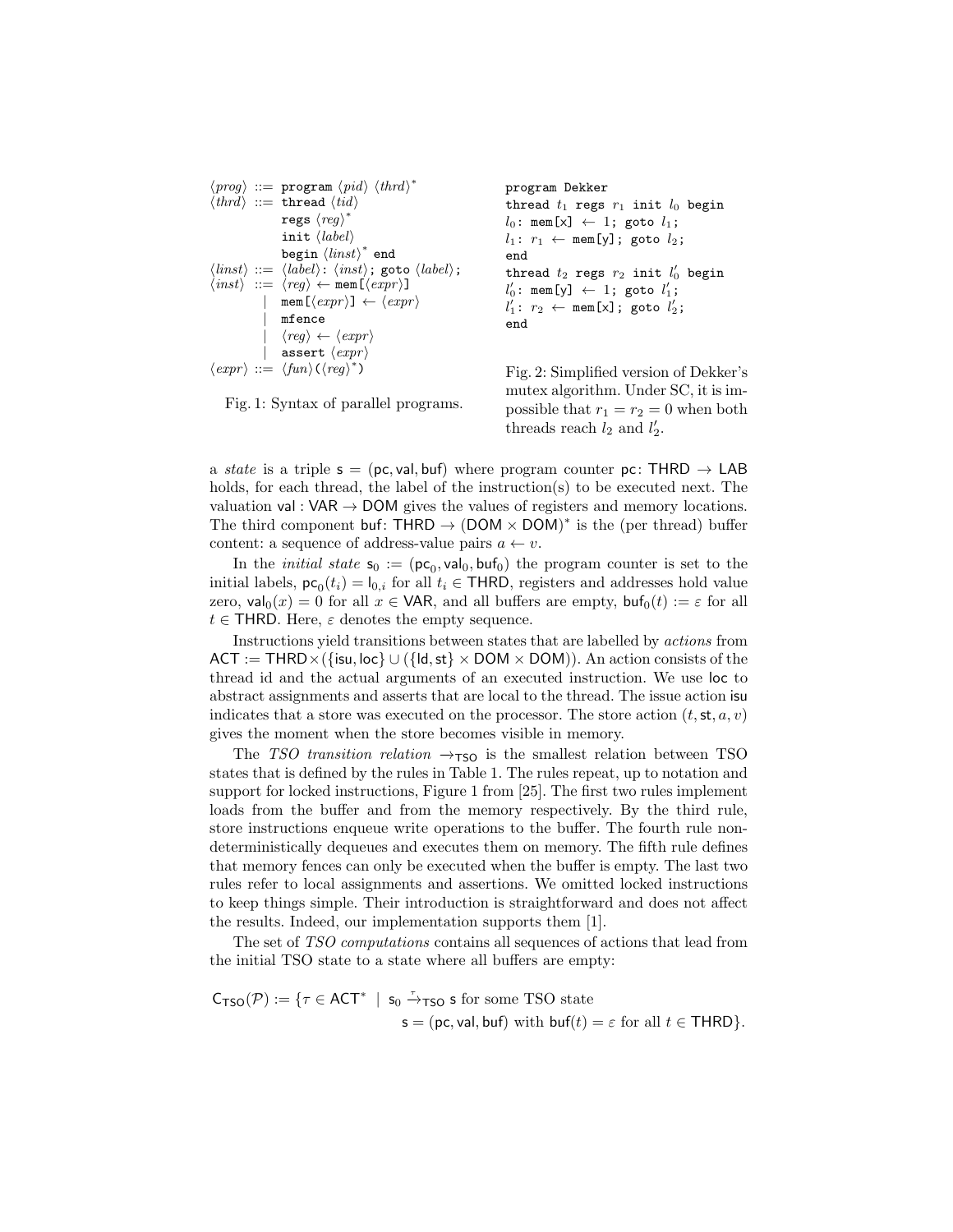<span id="page-6-0"></span>

| $\langle instr \rangle = r \leftarrow \texttt{mem}[f_a(\overline{r_a})], a = f_a(\text{val}(\overline{r_a})), \text{buf}(t) \downarrow (a \leftarrow *) = \beta \cdot (a \leftarrow v)$  |
|------------------------------------------------------------------------------------------------------------------------------------------------------------------------------------------|
| $(pc, val, buf) \xrightarrow{(t, ld, a, v)} \text{TSO} (pc', val[r := v], buf)$                                                                                                          |
| $\langle instr \rangle = r \leftarrow \text{mem} [f_a(\overline{r_a})], a = f_a(\text{val}(\overline{r_a})), \text{buf}(t) \downarrow (a \leftarrow *) = \varepsilon, v = \text{val}(a)$ |
| $(\textsf{pc}, \textsf{val}, \textsf{buf}) \xrightarrow{(t, \textsf{ld}, a, v)} \textsf{TSO} (\textsf{pc}', \textsf{val}[r := v], \textsf{buf})$                                         |
| $\langle instr \rangle = \text{mem} [f_a(\overline{r_a})] \leftarrow f_v(\overline{r_v}), a = f_a(\text{val}(\overline{r_a})), v = f_v(\text{val}(\overline{r_v}))$                      |
| $(\textsf{pc}, \textsf{val}, \textsf{buf}) \xrightarrow{(t, \textsf{isu})} \textsf{TSO} (\textsf{pc}', \textsf{val}, \textsf{buf}[t := \textsf{buf}(t) \cdot (a \leftarrow v)])$         |
| $\mathsf{buf}(t) = (a \leftarrow v) \cdot \beta$                                                                                                                                         |
| $(\textsf{pc}, \textsf{val}, \textsf{buf}) \xrightarrow{(t, st, a, v)} \textsf{TSO} (\textsf{pc}, \textsf{val}[a := v], \textsf{buf}[t := \beta])$                                       |
| $\langle instr \rangle$ = mfence, buf(t) = $\varepsilon$                                                                                                                                 |
| $(pc, val, buf) \xrightarrow{(t, loc)}$ <sub>TSO</sub> $(pc', val, buf)$                                                                                                                 |
| $\langle instr \rangle = r \leftarrow f(\overline{r})$                                                                                                                                   |
| $(pc, val, buf) \xrightarrow{(t, loc)}$ $\tau$ so $(pc', val[r := f(val(\overline{r}))], buf)$                                                                                           |
| $\langle instr \rangle$ = assert $f(\overline{r}), f(\mathsf{val}(\overline{r})) \neq 0$                                                                                                 |
| $(pc, val, buf) \xrightarrow{(t, loc)}$ Tso $(pc', val, buf)$                                                                                                                            |

Table 1: TSO transition rules, assuming  $pc(t) = I$ , an instruction  $\langle instr \rangle$  at label with destination  $\mathsf{l}'$ , and  $\mathsf{pc}' := \mathsf{pc}[t := \mathsf{l}']$ . We use  $\downarrow$  to denote projection and  $*$ for any value, i.e.,  $\mathsf{buf}(t)\downarrow(a\leftarrow *)$  is a list of address-value pairs in the buffer of thread  $t$  having the address  $a$ .

The requirement of empty buffers is not important for our results but rather a modelling choice. Figure [3](#page-6-1) presents a TSO computation of Dekker's program where the store of the first thread is delayed past the load.

 $\tau = (t_1, \text{isu})(t_1, \text{Id}, y, 0)(t_2, \text{isu})(t_2, \text{st}, y, 1)(t_2, \text{Id}, x, 0)(t_1, \text{st}, x, 1)$ 

<span id="page-6-1"></span>Fig. 3: A TSO computation of Dekker's algorithm. Actions drawn in red belong to the first thread, actions in blue belong to the second thread. The arc connects the issue action with the corresponding delayed store action of the first thread.

SC Semantics Under SC [\[21\]](#page-20-0), stores are not buffered and hence states are pairs (pc, val). The rules for SC transitions are appropriately simplified TSO rules. To avoid case distinctions between TSO and SC in the definition of traces, a store instruction generates two actions: an issue followed by the store. Memory fences have no effect under SC. We denote the set of all SC computations of  $\mathcal{P}$  by

<span id="page-6-2"></span> $C_{SC}(\mathcal{P}) := \{ \sigma \in ACT^* \mid s_0 \xrightarrow{\sigma}_{SC} s \text{ for some SC state } s \}.$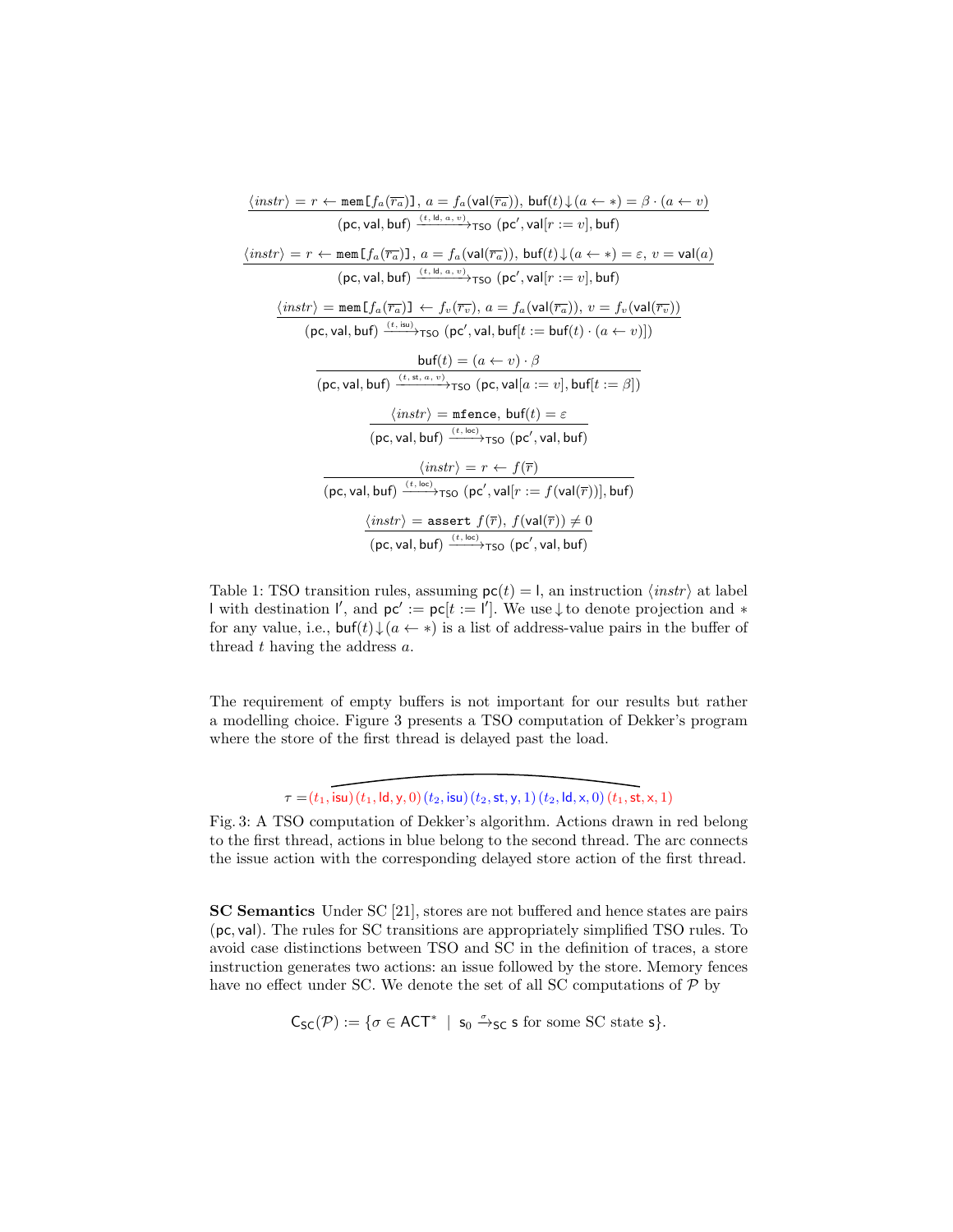### 3 TSO Robustness

Robustness ensures that the behaviour of a program does not change when it is run on TSO hardware as compared to SC. We study trace-based robustness as in [\[28,](#page-20-2)[9,](#page-19-1)[10,](#page-19-2)[5](#page-19-4)[,8\]](#page-19-5). Traces capture the essence of a computation: the control and data dependencies among actions. More formally, consider some computation  $\alpha \in C_{\text{SC}}(\mathcal{P}) \cup C_{\text{TSO}}(\mathcal{P})$ . The *trace*  $\text{Tr}(\alpha)$  is a graph where the nodes are labelled by the actions in  $\alpha$  (stores and issue yield one node). The arcs are defined by the following relations. We have a per thread  $t \in \mathsf{THRD}$  total order  $\rightarrow_{\mathsf{po}}^t$  that gives the order in which the actions of  $t$  where issued. Similarly, we have a per address  $a \in$  DOM total order  $\rightarrow_{st}^{a}$  that gives the ordering of all stores to a. We call the unions  $\rightarrow_{\text{po}} := \cup_{t \in \text{THRD}} \rightarrow_{\text{po}}^t \text{ and } \rightarrow_{\text{st}} := \cup_{a \in \text{DOM}} \rightarrow_{\text{st}}^a$  the program order and the store order of the trace. Finally, there is a source relation  $\rightarrow_{\text{src}}$  that determines the store from which a load receives its value. By  $Tr_{mm}(P) := Tr(C_{mm}(P))$  with  $mm \in \{SC, TSO\}$  we denote the set of all  $SC/TSO$  traces of program  $P$ . The TSO robustness problem checks whether the sets coincide.

Given: A parallel program  $P$ . **Problem:** Does  $Tr_{\text{TSO}}(\mathcal{P}) = Tr_{\text{SC}}(\mathcal{P})$  hold?

Since inclusion  $Tr_{\text{SC}}(\mathcal{P}) \subseteq Tr_{\text{TSO}}(\mathcal{P})$  always holds, we only have to check the reverse inclusion. We call a computation  $\tau \in C_{\text{TSO}}(\mathcal{P})$  violating if its trace is not among the SC traces of the program, i.e.,  $Tr(\tau) \notin Tr_{SC}(\mathcal{P})$ . Violating TSOcomputations employ cyclic accesses to addresses that SC is unable to serialize [\[28\]](#page-20-2). The cyclic accesses are made visible using a conflict relation from loads to stores. Intuitively,  $\mathsf{Id} \rightarrow_{\mathsf{cf}}$  st means that st overwrites a value that  $\mathsf{Id}$  reads. The union of all four relations is commonly called happens-before relation of the trace,  $\rightarrow_{\text{hb}} := \rightarrow_{\text{po}} \cup \rightarrow_{\text{st}} \cup \rightarrow_{\text{src}} \cup \rightarrow_{\text{cf}}$ .

**Lemma 1** ([\[28\]](#page-20-2)). Consider TSO trace  $Tr(\tau) \in Tr_{TSO}(\mathcal{P})$ . Then  $Tr(\tau) \in Tr_{SC}(\mathcal{P})$  $iff \rightarrow_{\text{hb}}$  is acyclic.

Consider the computation in Figure [3.](#page-6-1) The load from thread  $t_1$  conflicts with the store from  $t_2$  because the load reads the initial value of y while the store overwrites it. The situation with the load from  $t_2$  and the store from  $t_1$  is symmetric. Together with the program order, the conflict relations produce a cycle:

<span id="page-7-0"></span>
$$
(t_1, \text{st}, \text{x}, 1) \underbrace{\left\{\begin{matrix} cf \ t_2, \text{Id}, \text{x}, 0 \end{matrix}\right\}}_{cf} (t_2, \text{td}, \text{x}, 0)
$$

$$
(t_1, \text{Id}, \text{y}, 0) \underbrace{\left\{\begin{matrix} cf \ t_2, \text{st}, \text{y}, 1 \end{matrix}\right\}}_{cf}
$$

Indeed, there is no SC computation with this trace, as predicted by Lemma [1.](#page-7-0)

Lemma [1](#page-7-0) does not provide a method for finding cyclic traces. We have recently shown that TSO robustness is decidable, in fact, PSpace-complete [\[8\]](#page-19-5). The algorithm underlying this result, however, is based on enumeration and not meant to be implemented. The main contribution of the present work is a novel and practical approach to checking robustness.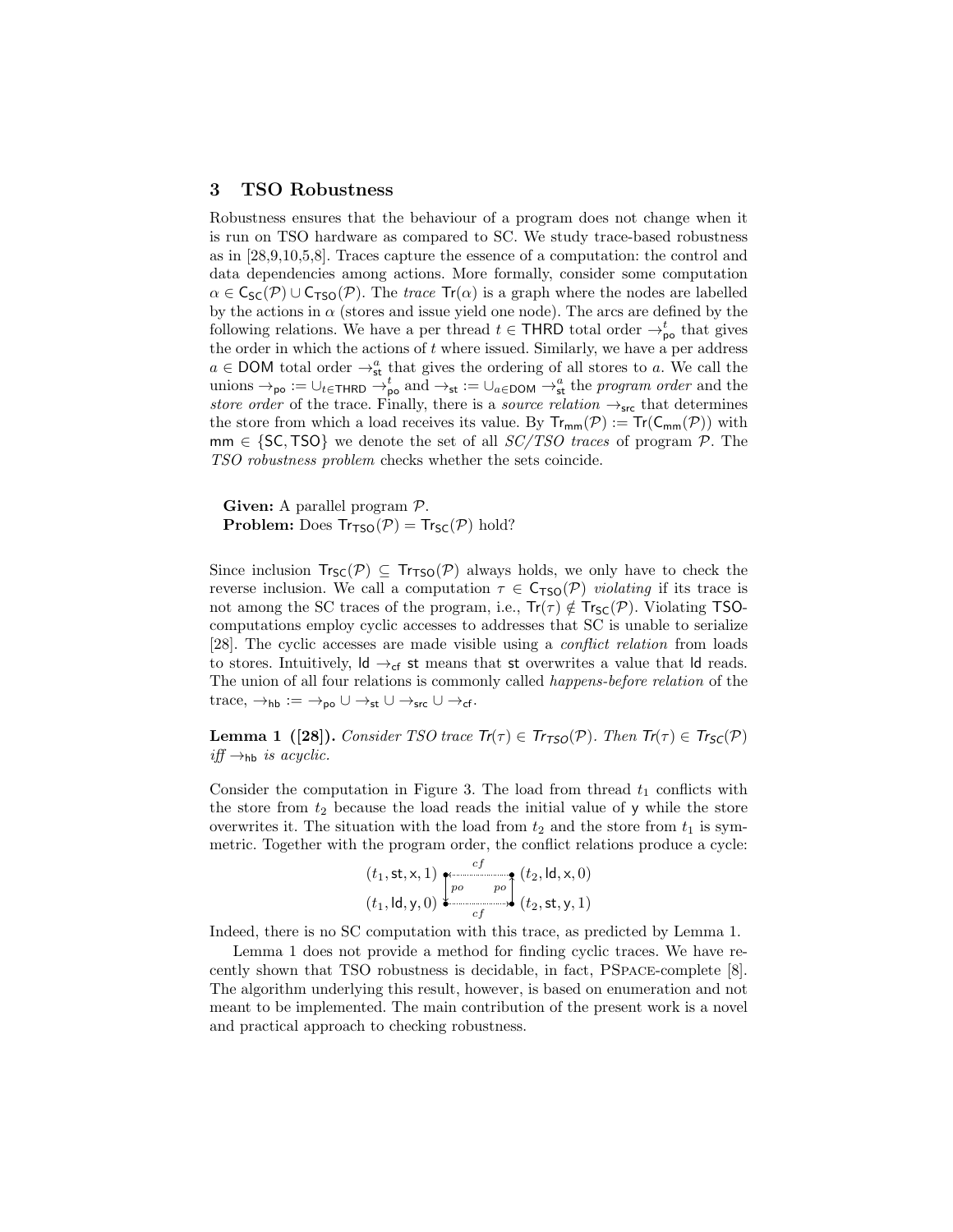<span id="page-8-1"></span>
$$
\tau = \frac{1}{\tau_1} \text{ is } u_{\text{st}_A} \xrightarrow{\tau_2} \text{Id}_A \xrightarrow{\tau_3} \text{st}_A \xrightarrow{\tau_4} \text{...}
$$

<span id="page-8-0"></span>Fig. 4: TSO witness for the attack  $(t_A,$  stinst, ldinst). It satisfies the following constraints. (W1) Only the attacker delays stores. (W2) Store  $st_A$  is an instance of stinst. It is the first store of the attacker that is delayed. Load  $\mathsf{Id}_A$  is an instance of ldinst. It is the last action of the attacker that is overstepped by  $st_A$ . So  $\tau_2$ contains loads, assignments, asserts, and issues, but no fences and stores of the attacker. It may contain arbitrary helper actions. (W3) We require  $\mathsf{Id}_\mathsf{A} \to_\mathsf{hb}^+$  act for every action act in  $\mathsf{Id}_A \cdot \tau_3 \cdot \mathsf{st}_A$ . An issue + store of a helper is counted as one action act. (W4) Sequence  $\tau_4$  only consists of stores of the attacker that were issued before  $\mathsf{Id}_A$  and that have been delayed. (W5) All these stores st satisfy  $addr(st) \neq addr(\mathsf{Id}_A),$  i.e.,  $\mathsf{Id}_A$  has not read its value early.

The only concept we keep from our earlier work are minimal violations. A minimal violation is a violating computation that uses a minimal total number of delays. Interestingly, for minimal violations the following holds.

Lemma 2 (Locality [\[8\]](#page-19-5), Appendix [B\)](#page-21-0). In a minimal violation, only a single thread delays stores.

Consider the computation in Figure [3.](#page-6-1) It relies on a single delay in thread  $t_1$  and, indeed, is a minimal violation. As predicted by the lemma, the second thread writes to its buffer and immediately flushes it.

# 4 Attacks on TSO Robustness

Our approach to checking TSO robustness combines two insights. We first rephrase robustness in terms of a simpler problem: the absence of feasible attacks. We then devise an algorithm that checks attacks for feasibility. Interestingly, SC reachability techniques are sufficient for this purpose. Together, this yields a sound and complete reduction of TSO robustness to SC reachability.

The notion of attacks is inspired by the shape of minimal violations. We show that if a program is not robust, then there are violations of the form shown in Figure [4:](#page-8-0) one thread, the *attacker*, delays a store action  $st_A$  past a later load action  $\mathsf{Id}_A$  in order to break robustness. The remaining threads become *helpers* and provide a happens-before path from  $\mathsf{Id}_A$  to  $\mathsf{st}_A$ . This yields a happens-before cycle and shows non-robustness.

Thread, store instruction stinst of  $st_A$ , and load instruction ldinst of  $ld_A$  are syntactic objects. The idea of our approach is to fix these three parameters, the attack, prior to the analysis. The algorithm then tries to find a witness computation that proves the attack feasible.

**Definition 1.** An attack  $A = (t_A, \text{stinst}, \text{ldinst})$  consists of a thread  $t_A \in \text{THRD}$ called attacker, a store instruction stinst and a load instruction ldinst. A TSO witness for A is a computation of the form in Figure [4,](#page-8-0) i.e., it satisfies  $(\mathbf{W1})$ to (W5). If a TSO witness exists, the attack is called feasible.

In Dekker's algorithm, there is an attack  $A = (t_A,$  stinst, ldinst) with  $t_A = t_1$ , stinst the store at  $l_0$ , and ldinst the load at  $l_1$ . A TSO witness of this attack is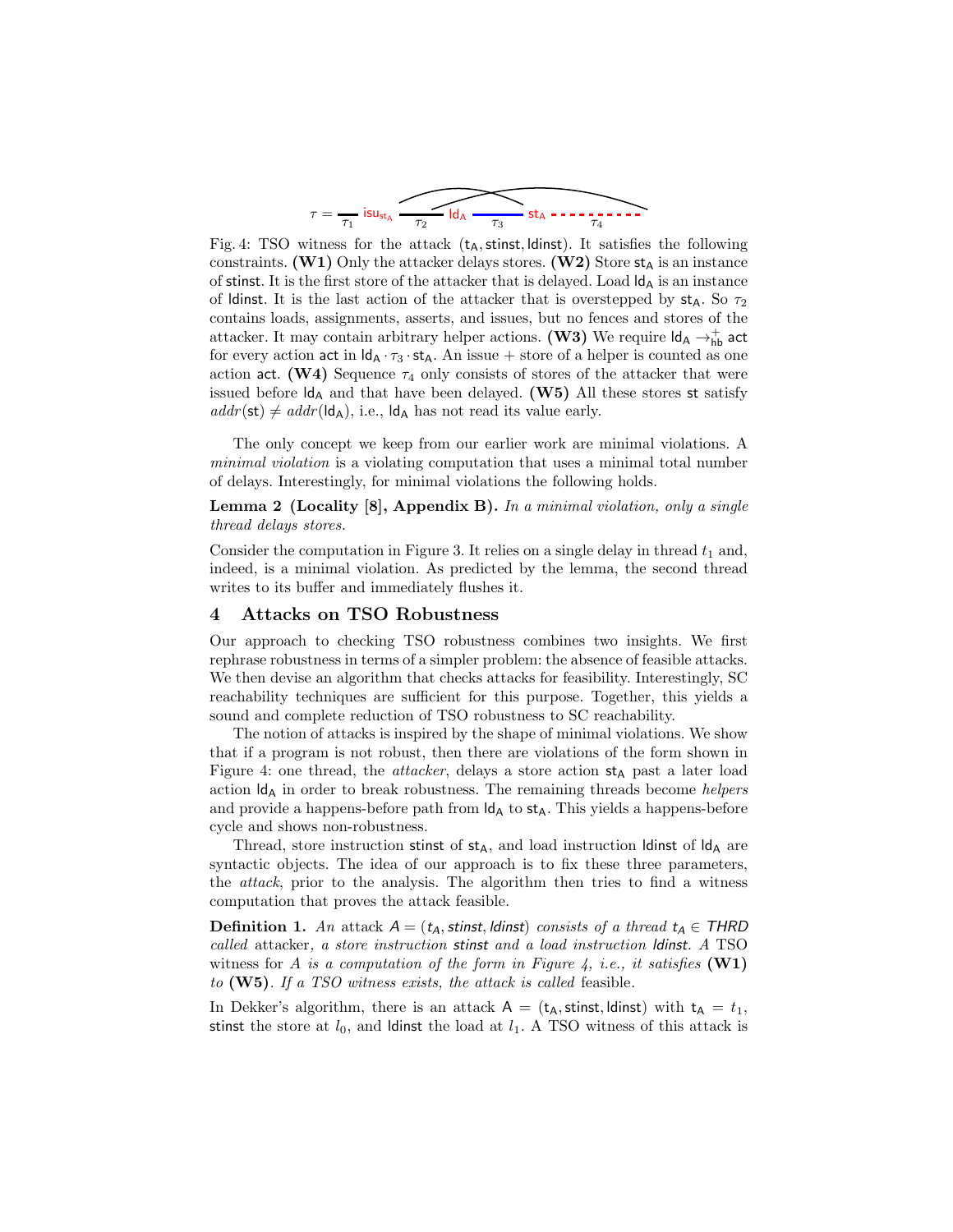the computation  $\tau$  from Figure [3.](#page-6-1) With reference to Figure [4](#page-8-0) we have  $\tau_1 = \varepsilon$ ,  $\mathsf{isu}_{\mathsf{st}_\mathsf{A}} = (t_1, \mathsf{isu}), \tau_2 = \varepsilon, \mathsf{Id}_\mathsf{A} = (t_1, \mathsf{Id}, \mathsf{y}, 0), \tau_3 = (t_2, \mathsf{isu}) \cdot (t_2, \mathsf{st}, \mathsf{y}, 1) \cdot (t_2, \mathsf{Id}, \mathsf{x}, 0),$  $st_{\mathsf{A}} = (t_1, st, x, 1), \tau_4 = \varepsilon$ . The program also contains a symmetric attack A' with  $t_2$  as the attacker.

<span id="page-9-0"></span>Although TSO witnesses are quite restrictive computations, robustness can be reduced to verifying that no attack has a TSO witness.

### Theorem 1 (Complete Characterization of Robustness with Attacks).

Program  $P$  is robust iff no attack is feasible, i.e., no attack admits a TSO witness.

Proof. The existence of a TSO witness implies non-robustness of the program. Indeed, a TSO witness comes with a happens-before cycle  $st_A \rightarrow_{\text{po}}^+ Id_A \rightarrow_{\text{hb}}^+ st_A$ . We argue that also the reverse holds: if a program is not robust, there is a feasible attack. Assume  $P$  is not robust. We construct a TSO witness computation. Among the violating computations, we select  $\tau \in \mathsf{C}_{\mathsf{TSO}}(\mathcal{P})$  where the number of delays is minimal. The computation need not be unique. By Lemma [2,](#page-8-1) in  $\tau$  only one thread t<sub>A</sub> uses its buffer and (W1) holds. We elaborate on the shape of  $\tau$ .

Initially, the attacker executes under SC so that stores immediately follow their issues. This computation is embedded into  $\tau_1$  in Figure [4.](#page-8-0) Eventually, the attacker starts delaying stores. Let  $st_A$  be the first store that is delayed. It gets reordered past several loads, the last of which being  $\mathsf{Id}_A$ . This shows  $(\mathbf{W2})$ .

The helper actions in  $\tau_3$  are depicted in blue in Figure [4.](#page-8-0) To see that we can assume (W3), first note that  $\mathsf{Id}_A \to_{\mathsf{hb}}^+$  st<sub>A</sub> holds. If there was no such path, st<sub>A</sub> could be placed before  $\mathsf{Id}_A$  without changing the trace. This would save a delay, in contradiction to minimality of  $\tau$ . Assume  $\tau_3 = \tau'_3$  act  $\tau''_3$  where act is the first action so that  $\mathsf{Id}_A \not\rightarrow^+_{\mathsf{hb}}$  act. Then act is independent from all actions in  $\mathsf{Id}_A \cdot \tau'_3$ . We find a computation with the same trace where  $act$  is placed before  $\mathsf{Id}_A$ .

With cycle  $st_A \rightarrow_{\text{po}}^+ Id_A \rightarrow_{\text{hb}}^+ st_A$ , computation  $\tau_4$  only needs to contain the stores of the attacker that have been delayed past  $\mathsf{Id}_A$ . Since these stores are non-blocking, the helpers can stop with the last action in  $\tau_3$ . We can moreover assume  $\mathsf{Id}_A$  to be the program order last action of the attacker. (W4) holds.

We now argue that  $\mathsf{Id}_A$  has not read its value early from any of the delayed stores,  $(W5)$ . Towards a contradiction, assume  $\mathsf{Id}_A$  obtained its value from st in  $\tau_4 = \tau_{41} \cdot \text{st} \cdot \tau_{42}$ . There is a computation  $\tau'$  where we avoid the early read: it replaces  $\tau_4$  by  $\tau_{41} \cdot st \cdot \mathsf{Id}_A \cdot \tau_{42}$ . The traces of  $\tau$  and  $\tau'$  coincide, but  $\tau'$  saves the delay of st past  $\mathsf{Id}_A$ . A contradiction to minimality.

It is readily checked that  $\tau$  is a TSO witness for the attack ( $t_A$ , stinst, ldinst) where stinst and ldinst are the instructions that st<sub>A</sub> and ld<sub>A</sub> are derived from. □

Since the number of attacks is only quadratic in the size of the program, we can just enumerate them and check whether one admits a TSO witness. To check whether a witness exists, we employ the instrumentation described in the following section.

#### <span id="page-9-1"></span>5 Instrumentation

Consider program  $P$  with attack  $A = (t_A, \text{stinst}, \text{ldinst})$ . TSO witnesses for A only make limited use of buffers, to an extent that allows us to characterize them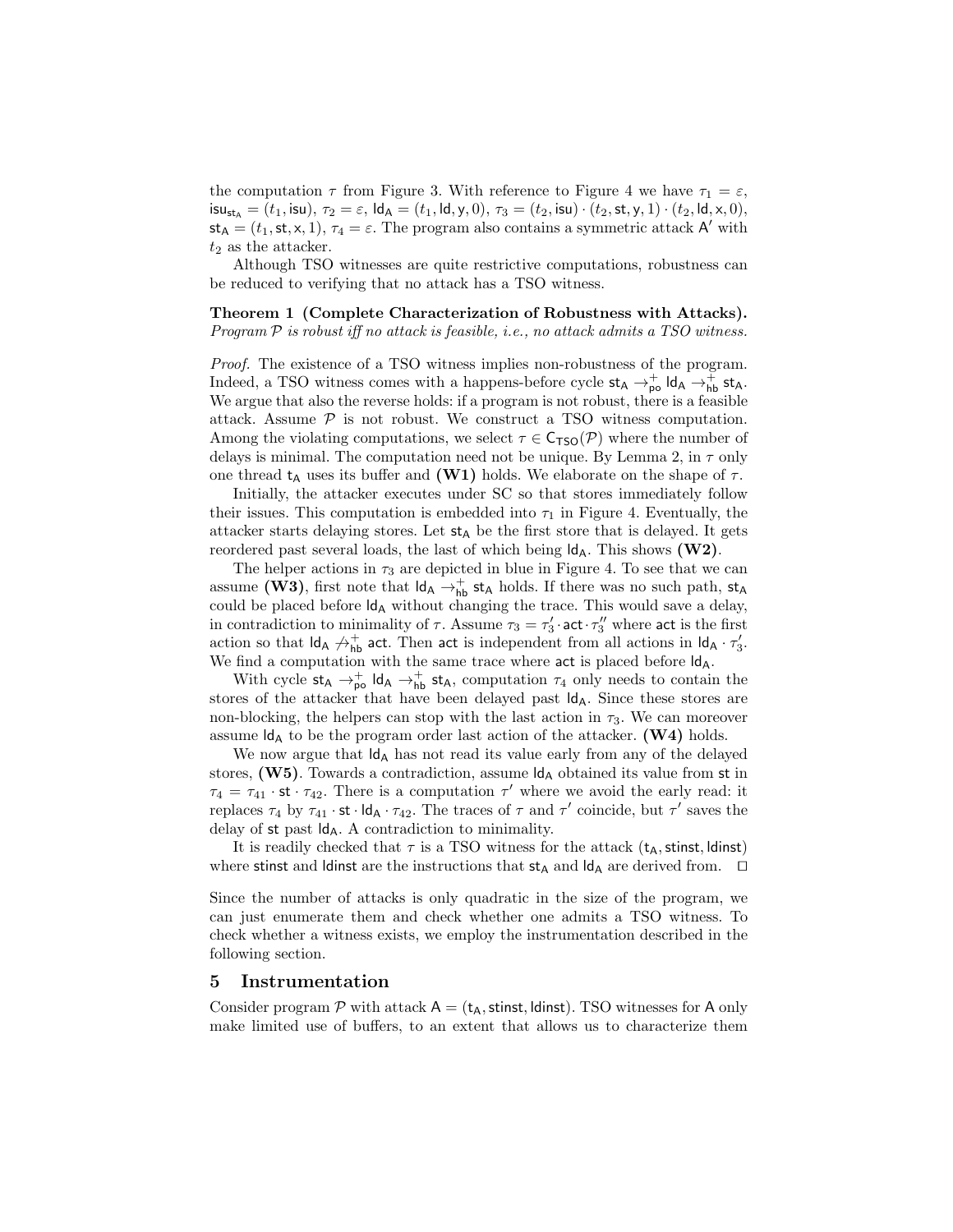by SC computations in a program  $\mathcal{P}_A$  that is *instrumented for attack* A. By instrumentation we mean that  $P_A$  replaces every thread by a modified version. Capturing TSO witnesses with a program that runs under SC is difficult for two reasons. First, TSO has unbounded store buffers which can delay stores arbitrarily long. Second, the happens-before dependence that the helpers create may involve an arbitrary number of actions. Our instrumentation copes with both problems using the following tricks.

To handle store buffering, we instrument the attacker thread (Section [5.1\)](#page-10-0). Essentially, we emulate store buffering under SC using auxiliary addresses. To explain the idea, consider the TSO witness in Figure [4.](#page-8-0) When the instrumented attacker executes the delayed stores  $st_A \cdot \tau_4$  under SC, they occur right behind their issue actions. To mimic store buffering, these stores now access auxiliary addresses that the other threads do not load. As a result, the stores remain invisible to the helpers. This is as intended: the delayed stores  $st_A \cdot \tau_4$  in Figure [4](#page-8-0) are also never accessed by helper threads. But how many auxiliary addresses do we need to faithfully simulate buffers? It is sufficient to have a single auxiliary address per address in the program. The reason is that a load always reads the most recent store to its address that is held in the buffer.

To build up a happens-before path from  $\mathsf{Id}_A$  to  $\mathsf{st}_A$ , we instrument the helper threads (Section [5.2\)](#page-12-0). The question is how to decide whether a new action act is in happens-before relation with an earlier action  $act'$  so that  $\mathsf{Id}_A \to_{\mathsf{hb}}^* act' \to_{\mathsf{hb}}^* act$ . What is the information we need about the earlier actions in order to append act? It is sufficient to know two facts. Has the thread already contributed an action act'? This information ensures  $act' \rightarrow_{po}^*$  act, and can be kept in the control flow of the thread. Moreover, we keep track of whether the path contains a load or store access to the address *addr* (act). If there was a load access  $act' = Id$ , we can add a store  $act = st$  and get  $Id \rightarrow_{hb}^* st$ . If there was a store, we are free to add a load or a store. Hence, we need one auxiliary address per address in the program for this access information: no access, load access, store access.

Consider the TSO witness for Dekker given in Figure [3.](#page-6-1) Instead of buffering  $(t_1, st, x, 1)$ , the instrumentation immediately executes the store after its issue action. But instead of address x, the action accesses the auxiliary address  $(x, d)$ that the other threads do not load. To indicate that this store is invisible to the helper threads, we depict it in gray. So, the SC computation of the instrumented program roughly looks like this:

$$
(t_1, \text{isu}) \cdot (t_1, \text{st}, (\times, d), 1) \cdot (t_1, \text{Id}, \text{y}, 0) \stackrel{(1)}{(1)} (t_2, \text{isu}) (t_2, \text{st}, \text{y}, 1) \stackrel{(2)}{(2)} (t_2, \text{Id}, \text{x}, 0).
$$

At moment (1), we know that there has been a load access to address y. At moment (2), address y has even seen a store. At the end of the computation, address y has seen a store and address x has seen a load.

<span id="page-10-0"></span>The store of  $t_2$  can be appended since it is in happens-before relation with the attacker's load. The following load can be added as  $t_2$  has contributed the previous store. The search terminates here since the helper's load accesses address x that was used by the store from the attack.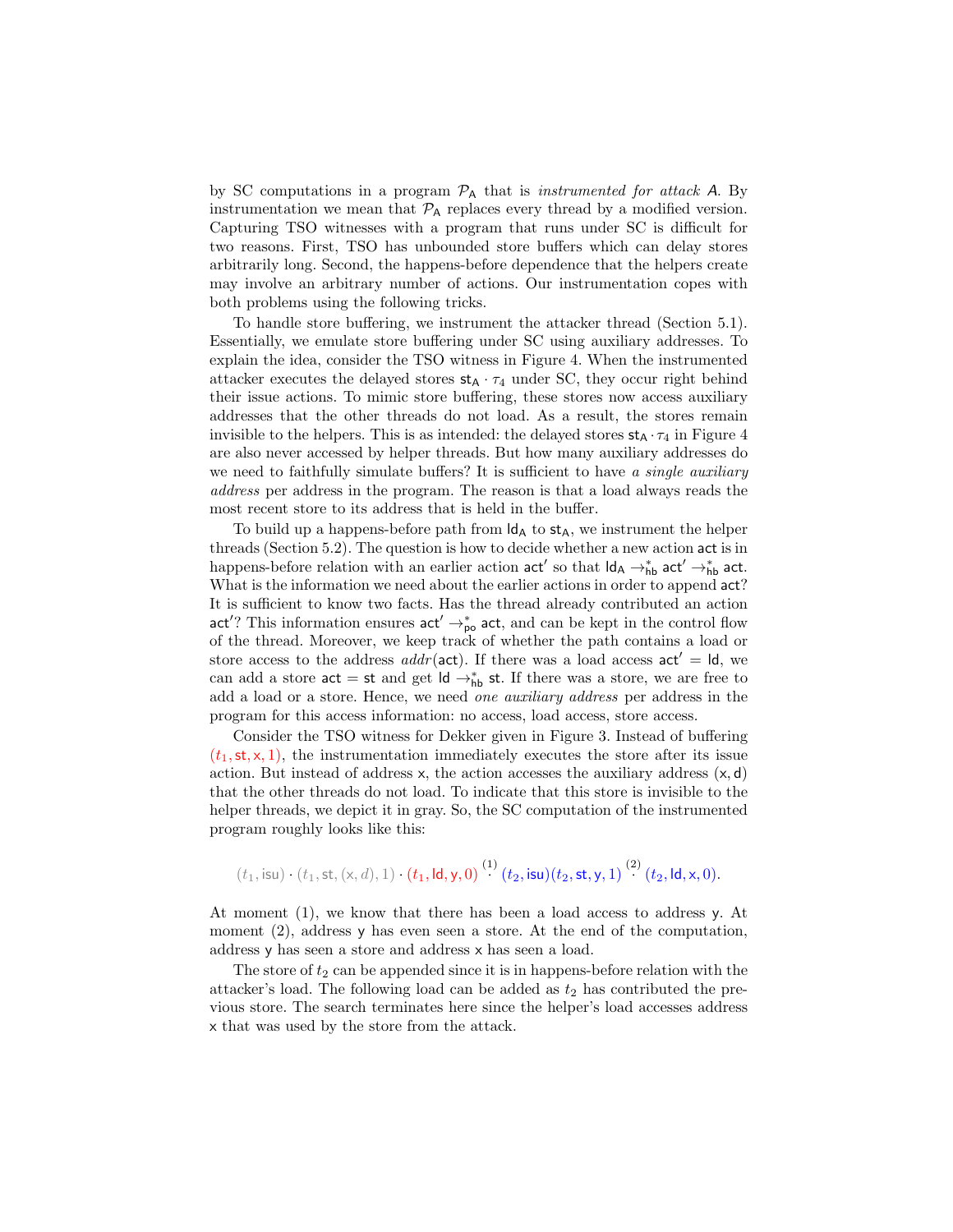#### 5.1 Instrumentation of the Attacker

The instrumentation emulates the buffering of stores in a TSO witness (Fig-ure [4\)](#page-8-0). Starting from  $st_A$ , the stores are replaced by stores  $st_A^{aux}$  to auxiliary addresses  $(a, d)$  that are only visible to the attacker. As long as  $a$  has not been written,  $(a, d)$  holds the initial value 0. Once the attacker stores v into a, we set mem $[(a, d)] = (v, d)$ . In this way,  $(a, d)$  always holds the most recent store. A load  $r \leftarrow \text{mem}[a]$  of the attacker reads a value v from the buffer whenever mem $[(a, d)] = (v, d)$ ; otherwise mem $[(a, d)] = 0$  and the load obtains the value  $v = \text{mem}[a]$  from memory. We turn to the translation.

Let  $t_A$  declare registers  $r^*$ , have initial location  $I_0$ , and define instructions  $\langle$ *linst* $\rangle^*$  that contain stinst and ldinst from the attack. The instrumentation is

$$
\begin{aligned} \llbracket \mathsf{t_A} \rrbracket &:= \texttt{thread}~\tilde{\mathsf{t_A}}~\texttt{regs}~r^*~\texttt{init}~\mathsf{l_0} \\ &~~ \texttt{begin}~ \langle \mathit{links} \rangle^*~\llbracket \mathsf{stinst} \rrbracket_{\mathsf{A1}}~\llbracket \mathsf{dinst} \rrbracket_{\mathsf{A1}}~\llbracket \langle \mathit{inst} \rangle \rrbracket^*_{\mathsf{A2}}~\texttt{end}. \end{aligned}
$$

It introduces a copy of the source code  $[\langle linst \rangle]_{A2}^*$  where the stores are replaced by accesses to auxiliary addresses. To move to the code copy, the attacker uses an instrumented version  $[\text{stinst}]_{A1}$  of stinst.

<span id="page-11-1"></span><span id="page-11-0"></span>
$$
\begin{aligned}\n\llbracket l_1 \colon \text{mem}[e_1] \leftarrow e_2; \text{goto } l_2; \llbracket \text{At} \colon := l_1 \colon \text{mem}[(e_1, d)] \leftarrow (e_2, d); \text{goto } \tilde{l}_x; \\
\llbracket \tilde{l}_x \colon \text{mem}[a_{st_A}] \leftarrow e_1; \text{goto } \tilde{l}_2;\n\end{aligned}
$$

$$
[\![l_1\!:\,r\leftarrow \texttt{mem}[e]\,;\,\texttt{goto}\,l_2\,;\,]\!]_{A1} := \tilde{l}_1\!:\,\texttt{assert}\,\texttt{mem}[(e,d)] = 0;\,\texttt{goto}\,\tilde{l}_x1;\qquad(2)\\ \tilde{l}_x\!:\,\texttt{mem}[\![\text{hb}]\leftarrow \texttt{true};\,\texttt{goto}\,\tilde{l}_x2;\qquad\\ \tilde{l}_x\!:\,\texttt{mem}[(e,\text{hb})]\leftarrow \text{lda};\,\texttt{goto}\,\tilde{l}_x3\,;
$$

$$
[\![\mathsf{l}_1\!:\, \mathtt{mem}\allowbreak[\![e_1]\!] \leftarrow e_2\!:\, \mathtt{goto}\ \allowbreak[\![e_2]\!]_{\mathtt{A}2}:=\tilde{\mathsf{l}}_1\!:\, \mathtt{mem}\allowbreak[\![(e_1,d)]\!] \leftarrow (e_2,d)\::\:\allowbreak \mathtt{goto}\ \tilde{\mathsf{l}}_2\!:\:\:\:\:\:\:\:\:\:\:\:\:\left(\mathsf{3}\right)
$$

$$
[\![l_1: r \leftarrow \text{mem}[e]; \text{goto } l_2; \!]_{A2} := \tilde{l}_1: \text{ assert mem}[(e,d)] = 0; \text{goto } \tilde{l}_{x1}; \quad (4)
$$
\n
$$
\tilde{l}_{x1}: r \leftarrow \text{mem}[e]; \text{goto } \tilde{l}_2; \quad \tilde{l}_1: \text{assert mem}[(e,d)] \neq 0; \text{goto } \tilde{l}_{x2}; \quad \tilde{l}_{x2}: (r,d) \leftarrow \text{mem}[(e,d)]; \text{goto } \tilde{l}_2; \quad [\![l_1: \text{local}; \text{goto } l_2; \!]_{A2} := \tilde{l}_1: \text{local}; \text{goto } \tilde{l}_2; \quad (5)
$$

 $\llbracket l_1: \text{mfence; goto } l_2; \rrbracket$ A2 := (6)

Fig. 5: Instrumentation of the attacker.

The translation of instructions is defined in Figure [5.](#page-11-0) We make a few remarks. The instrumentation of stinst =  $l_1$ : mem[ $e_1$ ]  $\leftarrow e_2$ ; goto  $l_2$ ; keeps the address used in the store in a fresh address  $a_{st}$ . For the sake of readability, in Equation [\(4\)](#page-11-1) we use memory accesses in instructions other than load and store. Equation [\(6\)](#page-11-1) deletes fences, as they forbid to delay  $st_A$  over  $ld_A$ . Let ldinst  $= \mathbb{I}_1: r \leftarrow \text{mem}[e]$ ; goto  $\mathbb{I}_2$ ; be the load used in the attack. Equation [\(2\)](#page-11-1) checks that the load has not read its value early and sets an auxiliary happensbefore address  $(e, h\mathbf{b})$  to access level load, lda. We postpone the definition of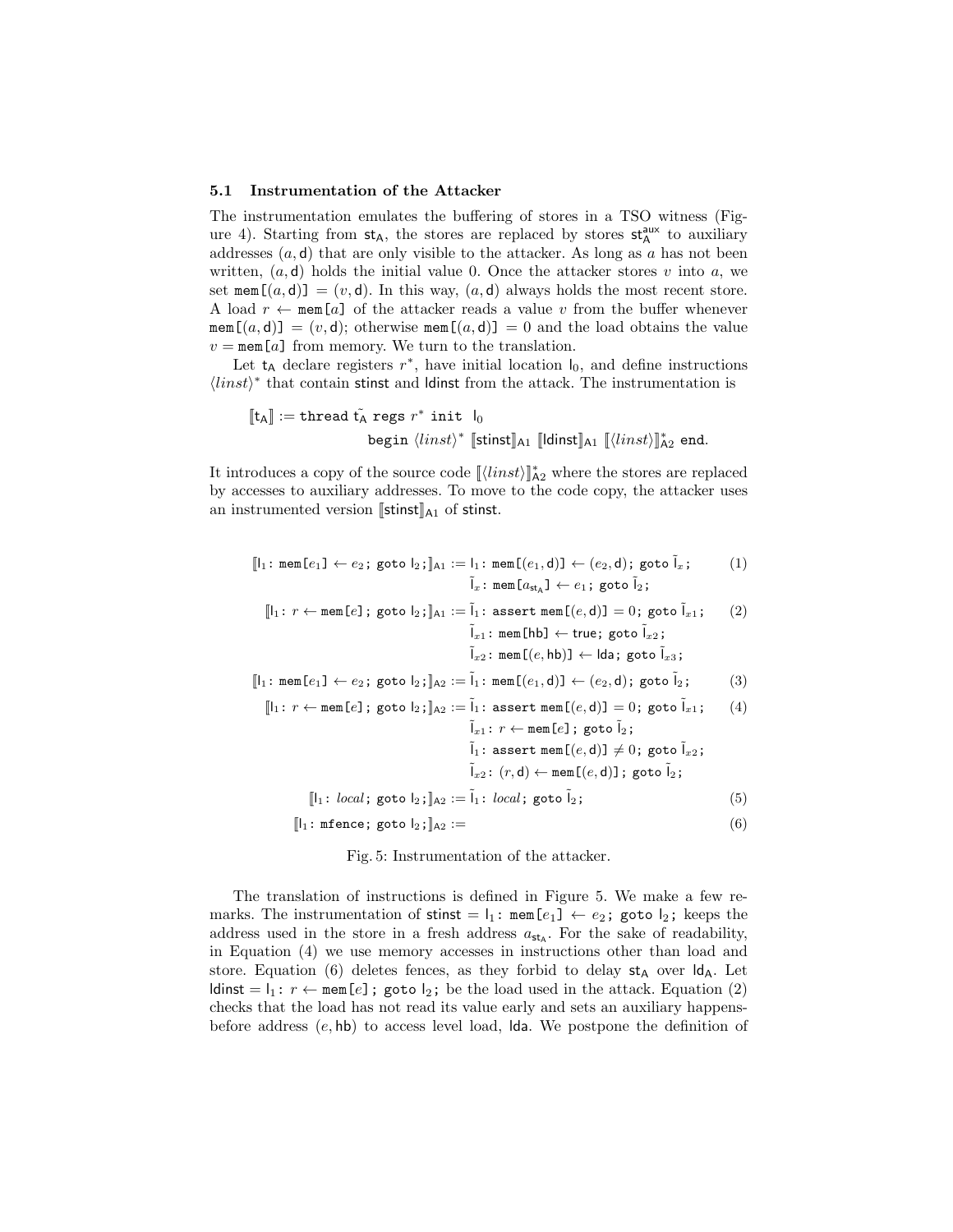```
thread \tilde{t_1} regs r_1 init l_0 begin
/* Original code */
l_0: mem[x] \leftarrow 1; goto l_1;
l_1: r_1 \leftarrow \text{mem}[y]; goto l_2;
/* Instrumented stinst */
l_0: \text{ mem } [(x, d)] \leftarrow (1, d); \text{ goto } \tilde{l}_x;\tilde{I}_x: mem[a_{\text{st}_A}] \leftarrow x; goto \tilde{I}_1;
/* Instrumented ldinst */
\tilde{I}_1: assert mem[(y, d)] = 0; goto \tilde{I}_{x1};
\tilde{\mathfrak{l}}_{x1}: mem[hb] \leftarrow true; goto \tilde{\mathfrak{l}}_{x2};
\tilde{I}_{x2}: mem[(y,hb)] \leftarrow lda; goto \tilde{I}_{x3};
end
                                                                /* Instrumented copy of the store */
                                                                \tilde{l}_0: mem[(x,d)] \leftarrow (1,d); goto \tilde{l}_1;
                                                                /* Instrumented copy of the load */
                                                                \tilde{I}_1: assert mem[(y, d)] = 0; goto \tilde{I}_{x4};
                                                                \tilde{I}_{x4}: r \leftarrow \text{mem}[y]; goto \tilde{I}_2;
                                                                \tilde{I}_1: assert mem[(y,d)] \neq 0; goto \tilde{I}_{x5};
                                                                \tilde{I}_{x5}: (r, d) \leftarrow \text{mem}[(y, d)]; goto \tilde{I}_2;
```
Fig. 6: Attacker instrumentation of thread  $t_1$  in Dekker from Figure [2.](#page-5-0) The attack's store is the store at label  $l_0$ , the load is the load at label  $l_1$ .

access levels until the translation of helpers. It also sets hb flag for helpers to indicate that they cannot execute actions not contributing to the happens-before path. Figure [6](#page-12-1) illustrates the instrumentation on our running example.

#### <span id="page-12-0"></span>5.2 Instrumentation of Helpers

In TSO witnesses, by  $(W3)$ , all helper actions after  $\mathsf{Id}_A$  are in happens-before relation with  $\mathsf{Id}_A$ . To ensure this, we make use of Lemma [3.](#page-12-2) The proof from left to right is by definition of happens before. For the reverse direction, note that happens-before is *stable under insertion*. Consider  $st \rightarrow_{src} Id$ . A happens-before relation remains valid in any computation that places actions between st and ld.

<span id="page-12-2"></span>**Lemma 3.** Consider  $\tau = \tau_1 \cdot act_1 \cdot \tau_2 \in C_{SC}(\mathcal{P})$  where for all act<sub>2</sub> in  $\tau_2$  we have act<sub>1</sub>  $\rightarrow^*_{\text{hb}}$  act<sub>2</sub>. Computation  $\tau$  · act satisfies act<sub>1</sub>  $\rightarrow^*_{\text{hb}}$  act iff

- (i) there is an action  $act_2$  in  $act_1 \tcdot \tau_2$  with thread( $act_2$ ) = thread( $act$ ) or
- (ii) act is a load whose address is stored in  $act_1 \cdot \tau_2$  or
- (iii) act is a store (with issue) whose address is loaded or stored in  $act_1 \cdot \tau_2$ .

The lemma suggests the following instrumentation. For every helper  $t$ , we track whether it has executed an action that depends on  $\mathsf{Id}_A$ . The idea is to use the control flow. Upon detection of this first action, the thread moves to a copy of its code. All actions from this copy stay in happens-before relation with  $\mathsf{Id}_{\mathsf{A}}$ .

It remains to decide whether an action act allows a thread to move to the code copy. According to Lemma [3,](#page-12-2) this depends on the earlier accesses to the address  $a = addr$  (act). We introduce auxiliary happens-before addresses  $(a, hb)$ that provide this access information. The addresses  $(a, \text{hb})$  range over the domain  ${0, \text{lda}, \text{sta}}$  of *access types*. It is sufficient to keep track of the *maximal* access type wrt. the ordering  $0 \text{ (no access)} < \text{lda} \text{ (load access)} < \text{sta} \text{ (store access)}.$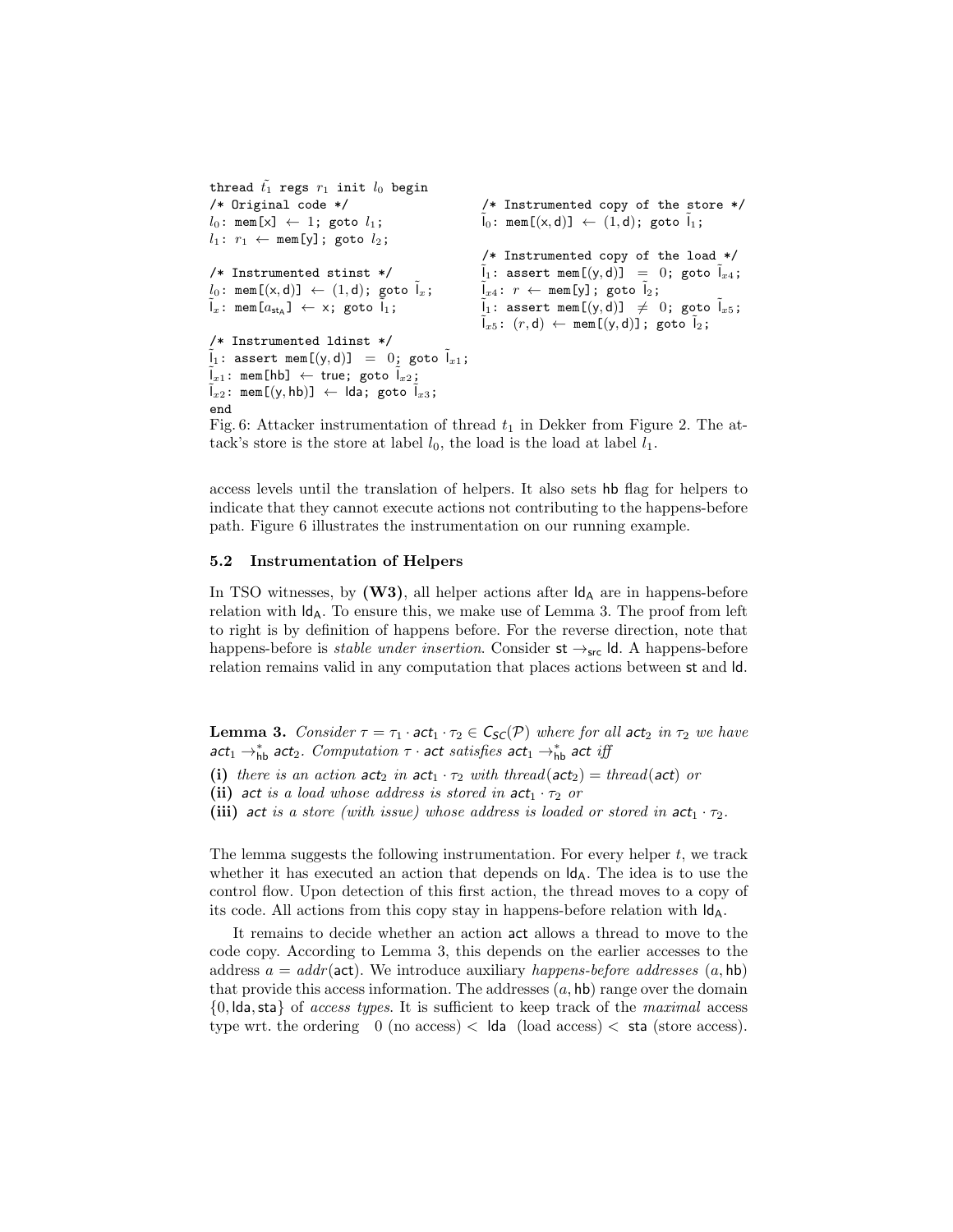<span id="page-13-1"></span><span id="page-13-0"></span>
$$
[l_1: instr; goto l_2; ]_{\text{H0}} := l_1: assert \text{ mem}[hb] = 0; goto l_x; \tag{7}
$$

 $I_x:$  instr; goto  $I_2$ ;

$$
[\![l_1\!:\,r\leftarrow \texttt{mem}[e];\;\texttt{goto}\;l_2\!;\!]\!]_{\texttt{H1}} := \![l_1\!:\texttt{assert mem}[(e,hb)] = \texttt{sta};\;\texttt{goto}\;l_x;\tag{8}
$$
\n
$$
\tilde{l}_x\!:\,r\leftarrow \texttt{mem}[e];\;\texttt{goto}\;l_2\!;
$$

$$
\begin{aligned}\n\llbracket l_1: \text{ mem}[e_1] \leftarrow e_2; \text{goto } l_2; \rrbracket_{\text{H1}} &:= l_1: \text{assert mem}[(e_1, \text{hb}))] \geq \text{lda}; \text{goto } \tilde{l}_{x1}; \\
&\tilde{l}_{x1}: \text{mem}[e_1] \leftarrow e_2; \text{goto } \tilde{l}_{x2}; \\
&\tilde{l}_{x2}: \text{mem}[(e_1, \text{hb})] \leftarrow \text{sta}; \text{goto } \tilde{l}_2;\n\end{aligned}
$$
\n
$$
\begin{aligned}\n\llbracket l_1: \text{mem}[e_1] \leftarrow e_2; \text{goto } \tilde{l}_{x2}; \\
&\text{num}[e_1, \text{hb})] \leftarrow \text{sta}; \text{goto } \tilde{l}_2;\n\end{aligned}
$$

$$
[\![l_1: local/mfence; \text{goto } l_2; \!]_{H2} := \tilde{l}_1: local/mfence; \text{goto } \tilde{l}_2; \tag{10}
$$

$$
[\![l_1\!:\, \mathtt{mem}[e_1]\leftarrow e_2\!:\, \mathtt{goto}\, \mathtt{l}_2\!:\,]\!]_{\mathsf{H}2}:=\tilde{l}_1\!:\, \mathtt{mem}[e_1]\leftarrow e_2\!:\, \mathtt{goto}\,\tilde{l}_e\!:\tag{11}
$$

$$
\tilde{\mathsf{I}}_e \colon \mathtt{mem}\hspace{0.5mm} \mathsf{I}(e_1,\mathsf{hb}) \mathsf{J} \leftarrow \mathtt{sta} \texttt{; goto}\ \tilde{\mathsf{I}}_2 \texttt{;}
$$

$$
[\![l_1: r \leftarrow \text{mem}[e]; \text{goto } l_2; \!]_{H_2} := \tilde{l}_1: \tilde{r} \leftarrow e; \text{goto } \tilde{l}_{x1};
$$
\n
$$
\tilde{l}_{x1}: r \leftarrow \text{mem}[\tilde{r}1: \text{goto } \tilde{l}_{x2}:
$$
\n
$$
(12)
$$

$$
\tilde{l}_{x1} : \dots \text{ mem}[r], \text{geo } i_{x2};
$$
\n
$$
\tilde{l}_{x2} : \text{mem } [(\tilde{r}, \text{hb})] \leftarrow \text{max}\{ \text{lda}, \text{mem } [(\tilde{r}, \text{hb})] \}; \text{goto } \tilde{l}_2; \text{[1]}
$$
\n
$$
\tilde{l}_{x1} : \tilde{r} \leftarrow \text{mem } [(\tilde{r}, \text{hb})]; \text{goto } \tilde{l}_{x2};
$$
\n
$$
\tilde{l}_{x2} : \text{assert } \tilde{r} \neq 0; \text{goto } \tilde{l}_{x3};
$$
\n
$$
\tilde{l}_{x3} : \text{mem } [\text{suC}] \leftarrow \text{true}; \text{goto } \tilde{l}_{x4};
$$

Fig. 7: Instrumentation of helpers.

For the definition, consider a helper thread  $t$  that declares  $r^*$ , has initial label  $I_0$ , and defines instructions  $\langle \text{limits} \rangle^*$ . The instrumented thread is

$$
\begin{aligned} \llbracket t \rrbracket := \texttt{thread} \ \ \tilde{t} \ \ \texttt{regs} \ \ \tilde{r}, r^* \ \ \texttt{init} \ \ \texttt{l}_0 \\ \texttt{begin} \ \llbracket \langle \mathit{links} \rangle \rrbracket_{\mathsf{H0}} * \ \ \llbracket \langle \mathit{ldstinst} \rangle \rrbracket_{\mathsf{H1}} \ \ \llbracket \langle \mathit{links} \rangle \rrbracket_{\mathsf{H2}} * \ \llbracket \langle \mathsf{l} \rangle \rrbracket_{\mathsf{H3}}^* \ \texttt{end}. \end{aligned}
$$

Here,  $\langle \mathit{ldstinst} \rangle^*$  is the subsequence of all load and store instructions. Their instrumentation  $\llbracket \langle \mathit{ldstinst} \rangle \rrbracket_{\mathsf{H1}}^*$  is used to move to the code copy  $\llbracket \langle \mathit{limits} \rangle \rrbracket_{\mathsf{H2}}^*$ . Moreover,  $\langle \mathbf{l} \rangle^*$  are all labels used by the thread. The additional instructions  $[\! \![\langle l\rangle]\!]_{\mathsf{H3}}^*$  raise a success flag when a TSO witness has been found.  $[\![\langle linst\rangle]\!]_{\mathsf{H0}}$  forces helpers to either enter the code copy or stop when hb flag is raised.

The translation of instructions is given in Figure [7.](#page-13-0) We make some remarks. Transitions to the code copy check the auxiliary addresses for whether the current action is in happens-before relation with  $\mathsf{Id}_A$ . Loads in Equation [\(8\)](#page-13-1) check for an earlier store access to their address, Lemma [3\(](#page-12-2)ii). Stores in Equation [\(9\)](#page-13-1) require that the address has seen at least a load, Lemma [3\(](#page-12-2)iii). They set the access level to sta. Loads and stores in the code copy maintain the auxiliary addresses to contain the maximal access types, Equations [\(12\)](#page-13-1) and [\(11\)](#page-13-1). Note the auxiliary register  $\tilde{r}$  that ensures we do not overwrite the address. At every label of the code copy we add a check, Equation [\(13\)](#page-13-1), whether the address used in the attack's store has been accessed in the code copy. If so, a success flag is raised.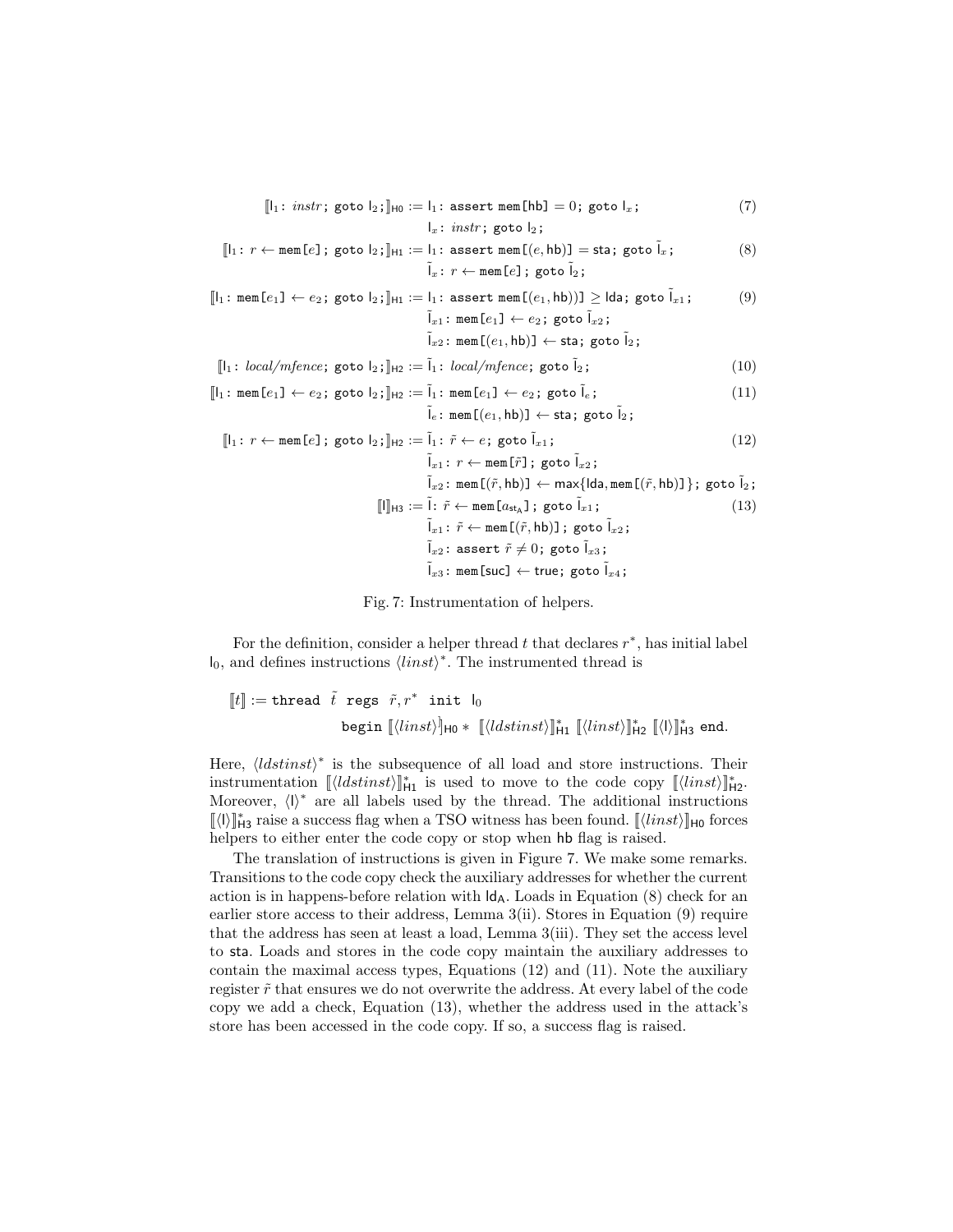#### 5.3 Soundness and Completeness

The flag indicates that the SC computation corresponds to a TSO witness, and we call (pc, val) with val(suc) = true a goal configuration. The instrumentation thus reduces feasibility of attack A to SC reachability of a goal configuration in program  $P_A$ . The instrumentation is sound and complete. If a goal configuration is reachable, we can reconstruct a TSO witness for the attack. In turn, every TSO witness ensures the goal configuration is reachable.

Theorem 2 (Soundness and Completeness). Attack  $A = (t_A,$  stinst, ldinst) is feasible in program  $\mathcal P$  iff program  $\mathcal P_A$  reaches a goal configuration under SC.

<span id="page-14-0"></span>In combination with Theorem [1,](#page-9-0) we can check robustness by inspecting all  $P_A$ .

Theorem 3 (From Robustness to SC Reachability). Program  $P$  is robust iff no instrumentation  $P_A$  reaches a goal configuration under SC.

The instrumentation we provide is linear in size. Then, it follows from Theorem [3](#page-14-0) that checking robustness for programs over finite data domains is in PSpace. The problem is actually PSpace-complete due to the lower bound in [\[8\]](#page-19-5).

# 6 Robustness for Parameterized Programs

We extend the study of robustness to *parameterized programs*. A parameterized program represents an infinite family of instance programs that replicate the threads multiple times. Syntactically, parameterized programs coincide with the parallel programs we introduced in Section [2:](#page-4-1) they have a name and declare a finite set of threads  $t_1, \ldots, t_k$ . The difference is in the semantics. A parameterized program represents a family of programs: for every vector  $I = (n_1, \ldots, n_k) \in \mathbb{N}^k$ , a program instance  $\mathcal{P}(I)$  declares  $n_i$  copies of thread  $t_i$ .

In the parameterized setting, the robustness problem asks whether all instances of a given program are robust:

Given: A parameterized program  $P$ . **Problem:** Does  $Tr_{\text{TSO}}(\mathcal{P}(I)) = Tr_{\text{SC}}(\mathcal{P}(I))$  hold for all instances  $\mathcal{P}(I)$  of  $\mathcal{P}$ ?

The problem is interesting because libraries usually cannot make assumptions on the number of threads that use their functions. They have to guarantee proper functioning for any number.

We reduce robustness for parameterized programs to a parameterized version of reachability, based on the following insight. A parameterized program is not robust if and only if there is an instance  $\mathcal{P}(I)$  that is not robust. With Theorem [1,](#page-9-0) instance  $\mathcal{P}(I)$  is not robust if and only if there is an attack A that is feasible. With the instrumentation from Section [5](#page-9-1) and Theorem [3,](#page-14-0) this feasibility can be checked as reachability of a goal configuration in  $\mathcal{P}(I)_{\mathsf{A}}$ .

Algorithmically, it is impossible to instrument all (infinitely many) instance programs. Instead, the idea is to instrument directly the parameterized program  $P$  towards the attack A. Using the constructions from Section [5,](#page-9-1) we modify every thread and again obtain program  $\mathcal{P}_A$ , which is now parameterized.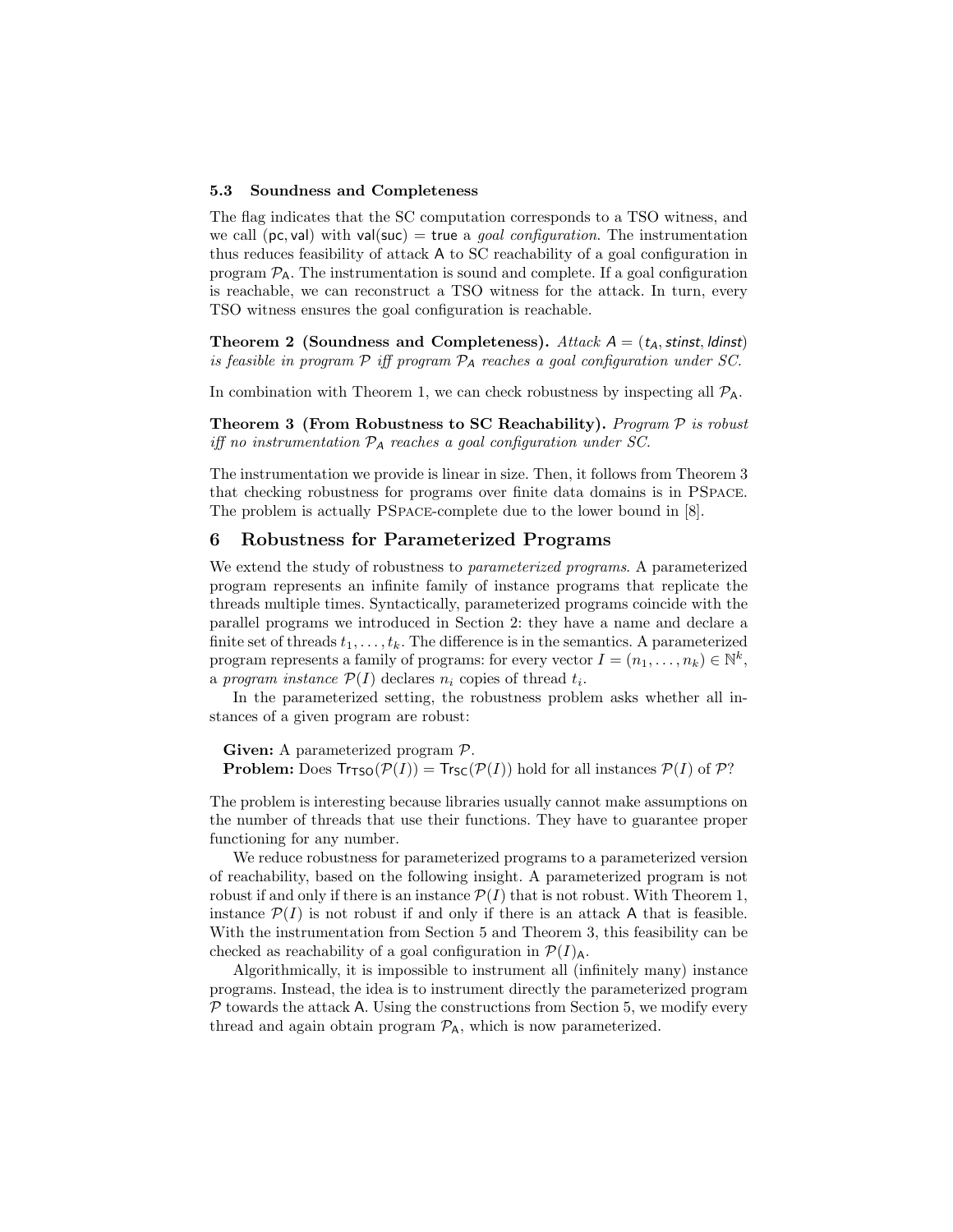Actually, for the attacker we have to be slightly more careful. In an instance program, only one copy of the thread should act as attacker, the remaining copies have to behave like helpers. Therefore, the thread must be instrumented not only as an attacker, but also as a helper. To ensure that only one copy of the attacker delays stores, we add an additional flag variable. Before starting an attack, the thread checks this variable. If it contains the initial value, the thread sets the flag and starts delaying stores. If it has a different value, the thread continues to run sequentially. This check requires an atomic test-and-set operation which can be implemented on x86 by the lock cmpxchg instruction. Support for locked instructions is immediate to add to our programming model.

<span id="page-15-1"></span>Modulo these two changes, the instances  $\mathcal{P}_{A}(I)$  coincide with the instrumentations  $\mathcal{P}(I)_{\mathsf{A}}$ . Together with the argumentation in last two paragraphs this justifies the following theorem.

**Theorem 4.** A parameterized program  $P$  is not robust iff there is an attack  $A$ so that an instance  $\mathcal{P}_A(I)$  of program  $\mathcal{P}_A$  reaches a goal configuration under SC.

Reachability of a goal configuration in one instance of  $P_A$  can be reformulated as a coverability problem for Petri nets, which is known to be decidable [\[26\]](#page-20-3). The key observation in the reduction to Petri nets is that threads in instance programs never use their identifiers, simply because they are copies of the same source code. This means there is no need to track the identity of threads, it is sufficient to count how many instances of a thread are in each state  $-$  a technique known as counter abstraction [\[13\]](#page-19-14).

Theorem 5. Robustness for parameterized programs over finite data domains is decidable and  $EXPSPACE$ -hard  $-$  already for Boolean programs.

For the lower bound, we in turn encode the coverability problem for Petri nets into robustness for parameterized programs [\[1,](#page-19-13)[23\]](#page-20-4)

### <span id="page-15-0"></span>7 Fence Insertion

To ease the presentation, we return to parallel programs. Since the algorithm only relies on a robustness checker, it carries over to the parametric setting.

Our goal is to insert a set of fences that ensure robustness of the resulting program. By inserting a fence at label l we mean the following modification of the program. Introduce a fresh label  $I_f$ . Then, translate each instruction  $I$ : inst; goto  $\mathsf{I}^\prime$ ; into  $\mathsf{I}_f$ : inst; goto  $\mathsf{I}^\prime$ ;. Finally, add an instruction  $\mathsf{I}:$  mfence; goto  $\mathsf{I}_f$ ;.

We call a set of labels  $\mathcal F$  in program  $\mathcal P$  a valid fence set if inserting fences at these labels yields a robust program. We say that  $\mathcal F$  is *irreducible* if no strict subset is a valid fence set. In general, however, we would like to compute a valid fence set which is optimal in some sense. We pose the fence computation problem:

**Given:** A program  $\mathcal{P}$  and a strictly positive *cost function*  $\mathcal{C}$ : LAB  $\rightarrow \mathbb{R}^+$ . **Problem:** Compute a valid fence set  $\mathcal{F}$  with  $\Sigma_{\mathcal{E}} \mathcal{F}(\mathcal{C})$  minimal.

Since we assume  $\mathcal C$  to be strictly positive, every optimal fence set is irreducible.

We consider two criteria of optimality: minimization of program size and maximization of program performance. By solving the problem for  $\mathcal{C} \equiv 1$  we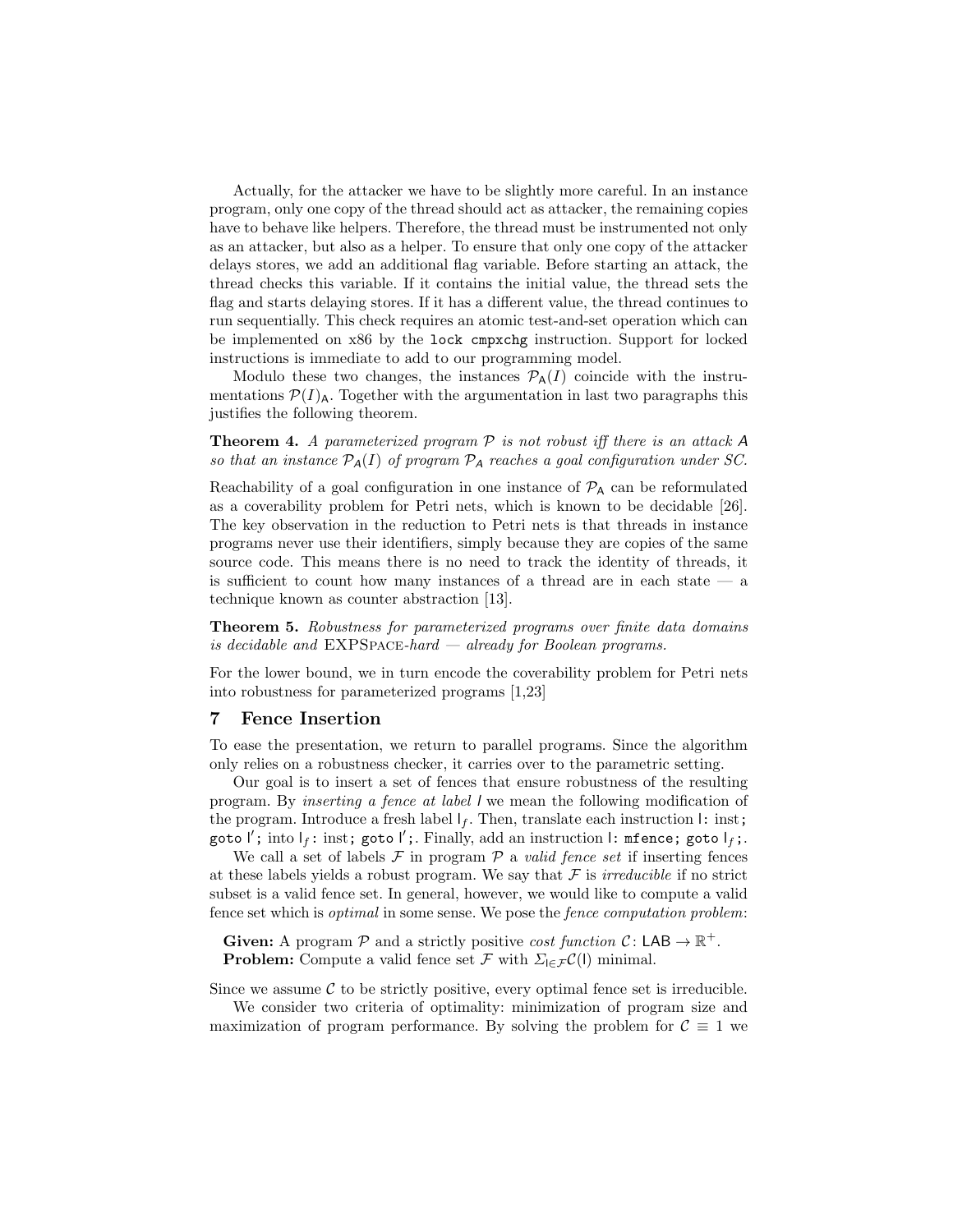compute a fence set of minimal size, thus minimizing the code size of the fenced program. Maximization of program performance requires minimizing the number of times memory fence instructions are executed: practical measurements [\[1\]](#page-19-13) show that it is impossible to save CPU cycles by executing more fences, but with less stores in the TSO buffer. For this,  $\mathcal{C}(I)$  is defined as the frequency at which instructions labeled by l occur in executions of the original program  $P$ . Concrete values of  $C$  can be either estimated by profiling or computed by mathematical reasoning about the program.

From a complexity point of view, fence computation is at least as hard as robustness. Indeed, robustness holds if and only if the optimal valid fence set is  $\mathcal{F} = \emptyset$ . Actually, since fence sets can be enumerated, computing an optimal valid fence set does not require more space than checking robustness. Notice that this also holds in the parameterized case.

Theorem 6. For programs over finite domains, fence computation is PSpacecomplete. In the parameterized case, it is decidable and EXPSpace-hard.

In the remainder of the section, we give a practical algorithm for computing optimal valid fence sets.

#### 7.1 Fence Sets for Attacks

We say that a label I is *involved in the attack*  $A = (t_A,$  stinst, Idinst) if it belongs to some path in the control flow graph of  $t_A$  from the destination label of stinst to the source label of ldinst. We denote the set of all such labels by  $\mathcal{L}_A$ .

We call a set of labels  $\mathcal{F}_A$  an eliminating fence set for attack A if adding fences at all labels in  $\mathcal{F}_A$  eliminates the attack. Dekker's algorithm has two eliminating fence sets:  $\mathcal{F}_A = \{l_1\}$  eliminates the only attack by  $t_1$ , and  $\mathcal{F}_{A'} = \{l'_1\}$  eliminates the only attack by  $t_2$ . Actually, the sets are *irreducible*: no strict subset eliminates the attack. Note that any irreducible eliminating set  $\mathcal{F}_{A}$  satisfies  $\mathcal{F}_{A} \subseteq \mathcal{L}_{A}$ .

<span id="page-16-0"></span>**Lemma 4.** Every irreducible valid fence set  $\mathcal F$  can be represented as a union of irreducible eliminating fence sets for all feasible attacks.

*Proof.* By Theorem [1,](#page-9-0) fence set  $\mathcal F$  eliminates all feasible attacks. Therefore, it includes some irreducible eliminating fence set  $\mathcal{F}_A$  for every feasible attack A. By irreducibility,  $\mathcal F$  cannot contain labels outside the union of these  $\mathcal F_A$  sets.  $\Box$ 

In compliance with the lemma, in the Dekker's program  $\mathcal{F} = \mathcal{F}_{A} \cup \mathcal{F}_{A'}$ .

Lemma [4](#page-16-0) is useful for fence computation since optimal fence sets are always irreducible. All irreducible eliminating fence sets for attacks can be constructed by an exhaustive search through all selections of labels involved in the attack. For each candidate fence set, to judge whether it eliminates the attack, we check SC reachability in the instrumented program as described in Section [5.](#page-9-1)

Note that this search may raise an exponential number of reachability queries. In practice this rarely constitutes a problem. First, attacks seldom have a large number of involved labels, so the number of candidates is small. Second, the reachability checks can be avoided if a candidate fence set covers all the ways in the control flow graph from stinst to ldinst.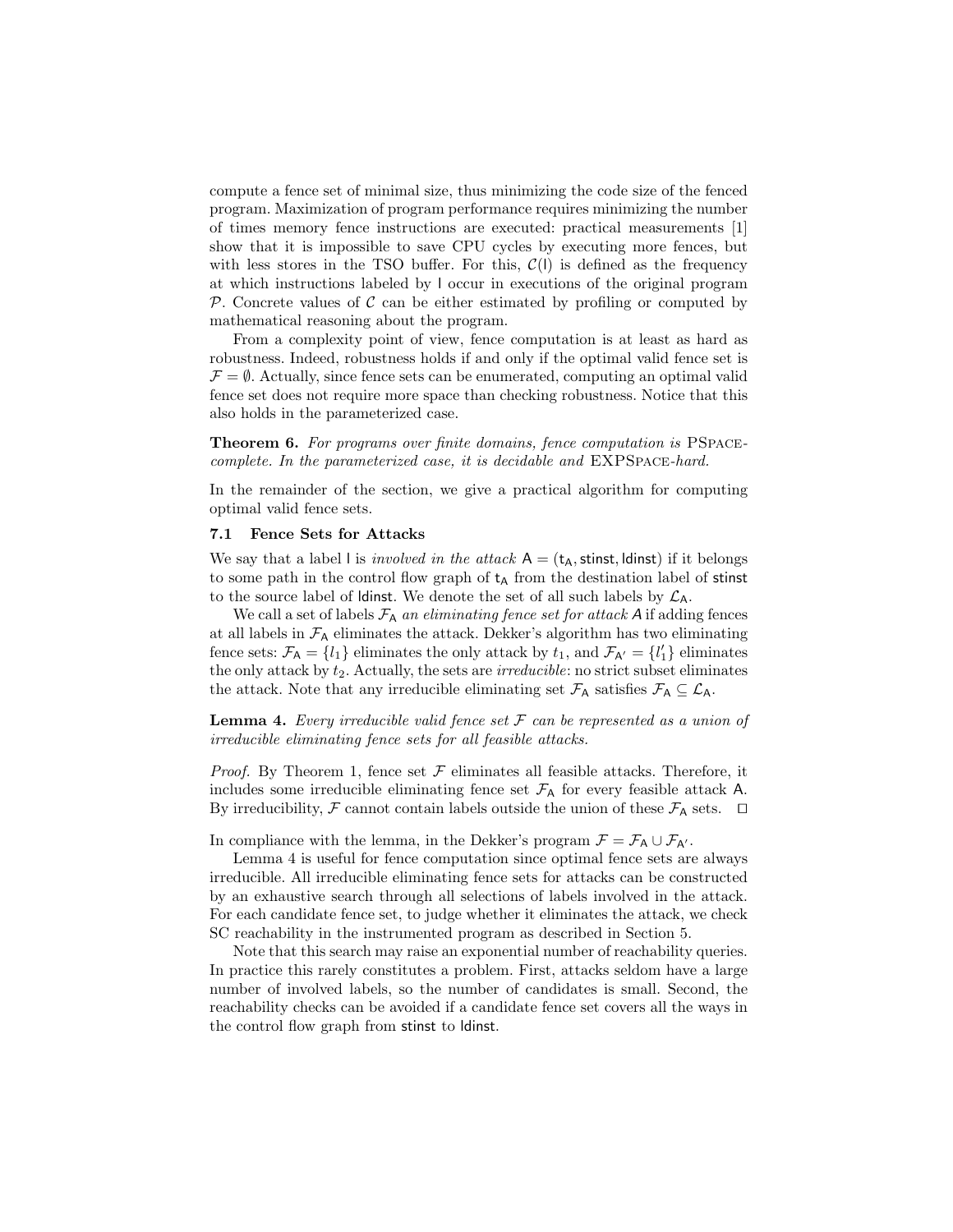# 7.2 Computing an Optimal Valid Fence Set

To choose among the sets  $\mathcal{F}_{A}$ , we set up a 0/1-integer linear programming (ILP) problem  $M_{\mathcal{P}} \cdot x_{\mathcal{P}} \geq b_{\mathcal{P}}$ . The optimal solutions  $f(x_{\mathcal{P}}) \rightarrow$  min correspond to optimal fence sets. Here, 0/1 means the variables are restricted to yield Booleans.

We define inequalities that encode the feasible attacks with their corrections. Consider attack A for which we have determined the irreducible eliminating fence sets  $\mathcal{F}_1, \ldots, \mathcal{F}_n$ . For each set, we introduce a variable  $x_{\mathcal{F}_i}$  and set up Inequality [\(14\)](#page-17-0)(left). It selects a fence set to eliminate the attack.

<span id="page-17-0"></span>
$$
\sum_{1 \le i \le n} x_{\mathcal{F}_i} \ge 1 \qquad \sum_{\mathbf{l} \in \mathcal{F}_i} x_{\mathbf{l}} \ge |\mathcal{F}_i| x_{\mathcal{F}_i} \qquad f(x_{\mathcal{P}}) := \sum_{\mathbf{l} \in \mathsf{LAB}} \mathcal{C}(\mathbf{l}) x_{\mathbf{l}}. \tag{14}
$$

When  $\mathcal{F}_i$  has been chosen, we insert a fence at each of its labels l. We add further variables  $x_1$ , and encode this insertion by Inequality [\(14\)](#page-17-0)(center). By definition of the ILP, the variables  $x_{\mathcal{F}_i}$  and  $x_{\mathsf{I}}$  will only take Boolean values 0 or 1. So if  $x_{\mathcal{F}_i}$  is set to 1, the inequality requires that all  $x_i$  with  $l \in \mathcal{F}_i$  are set to 1.

Our goal is to select fences with minimal costs. We encode this into the objective function [\(14\)](#page-17-0)(right). An optimal solution  $x^*$  of the resulting 0/1-ILP denotes the fence set  $\mathcal{F}(x^*) := \{ \mathsf{I} \in \mathsf{LAB} \mid x^*_{\mathsf{I}} = 1 \}.$ 

**Theorem 7.**  $\mathcal{F}(x^*)$  is valid and optimal, and thus solves fence computation.

### 8 Experimental Evaluation

We implemented our algorithms in a prototype called TRENCHER [\[1\]](#page-19-13). The tool performs the reduction of robustness to SC reachability given in Section [5](#page-9-1) and computes a minimal fence set as described in Section [7.](#page-15-0) TRENCHER executes independent reachability queries in parallel and uses Spin [\[16\]](#page-19-15) as back-end model checker. With TRENCHER, we have performed a series of experiments.

#### 8.1 Examples

The first class of examples are mutual exclusion protocols that are implemented via shared variables. These protocols are typically not robust under TSO and require additional fences after stores to synchronization variables. We studied robust and non-robust instances of Dekker and Peterson for two threads, as well as Lamport's fast mutex [\[22\]](#page-20-9) for three threads. Moreover, we checked the CLH and MCS Locks, robust list-based queue locks that use compare-and-set [\[15\]](#page-19-16).

As second class of examples, we considered concurrent data structures. The Lock-Free Stack is a concurrent stack implementation using compare-andswap [\[15\]](#page-19-16). Cilk's THE WSQ is a work stealing queue from the implementation of the Cilk-5 programming language [\[12\]](#page-19-17).

Finally, we consider miscellaneous concurrent algorithms that are known to be sensitive to program order relaxations. We analyse several instances of the Non-Blocking Write protocol [\[17\]](#page-19-7). NBWL is the spinlock  $+$  non-blocking write example considered by Owens in Section 8 of [\[24\]](#page-20-5). Finally, our tool discovers the known bug in Java's Parker implementation that is due to TSO relaxations [\[11\]](#page-19-18).

The test inputs are available online [\[1\]](#page-19-13).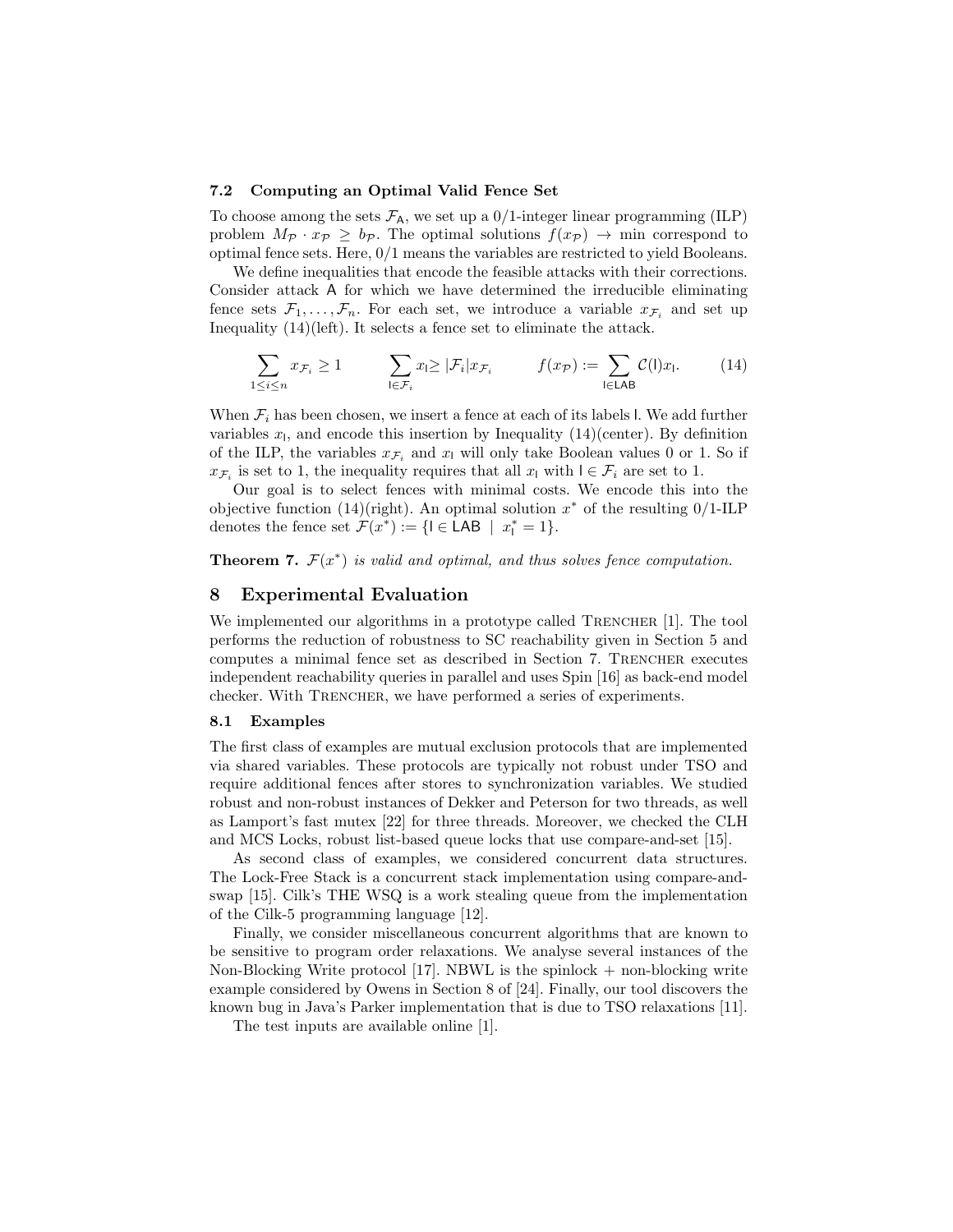<span id="page-18-0"></span>

| Program                           | т              |    |    | RQ.            | NR1            | NR2            | R              | F              | Spin | Ver  | Real    |
|-----------------------------------|----------------|----|----|----------------|----------------|----------------|----------------|----------------|------|------|---------|
| Peterson (non-robust)             | 2              | 14 | 18 | 23             | $\overline{2}$ | 12             | 9              | $\overline{2}$ | 7.7  | 0.5  | $2.9\,$ |
| Peterson (robust)                 | $\overline{2}$ | 16 | 20 | 12             | 12             | $\Omega$       | $\theta$       | 0              | 0.0  | 0.0  | 0.0     |
| Dekker (non-robust)               | $\overline{2}$ | 24 | 30 | 95             | 12             | 28             | 55             | $\overline{4}$ | 31.7 | 2.1  | 14.2    |
| Dekker (robust)                   | $\overline{2}$ | 32 | 38 | 30             | 30             | $\Omega$       | $\theta$       | $\theta$       | 0.0  | 0.0  | 0.0     |
| Lamport (non-robust)              | 3              | 33 | 36 | 36             | 9              | 15             | 12             | 6              | 14.4 | 6.0  | 5.9     |
| Lamport (robust)                  | 3              | 39 | 42 | 27             | 27             | $\Omega$       | $\theta$       | 0              | 0.0  | 0.0  | 0.0     |
| CLH Lock (robust)                 | 7              | 62 | 58 | 54             | 48             | 6              | $\theta$       | $\theta$       | 4.9  | 0.2  | 1.6     |
| MCS Lock (robust)                 | $\overline{4}$ | 52 | 50 | 30             | 26             | $\overline{4}$ | $\Omega$       | 0              | 2.9  | 0.4  | 0.9     |
| Lock-Free Stack (robust)          | $\overline{4}$ | 46 | 50 | 14             | 14             | $\Omega$       | $\overline{0}$ | $\overline{0}$ | 0.0  | 0.0  | 0.0     |
| Cilk's THE WSQ (non-robust)       | 5              | 86 | 79 | 152            | 141            | 8              | 3              | 3              | 10.0 | 18.0 | 7.4     |
| NBW2 (non-robust)                 | $\overline{2}$ | 21 | 19 | 15             | 9              | 5              | 1              |                | 2.5  | 0.2  | 0.8     |
| $\overline{\text{NBW3}}$ (robust) | $\overline{2}$ | 22 | 20 | 15             | 15             | $\Omega$       | $\theta$       | $\theta$       | 0.0  | 0.0  | 0.0     |
| $\overline{\text{NBW4}}$ (robust) | 3              | 25 | 22 | 9              | $\overline{7}$ | $\overline{2}$ | $\overline{0}$ | 0              | 0.7  | 0.1  | 0.4     |
| $\overline{\text{NBWL}}$ (robust) | $\overline{4}$ | 45 | 45 | 30             | 26             | $\overline{4}$ | $\theta$       | $\theta$       | 2.7  | 0.2  | 0.7     |
| Parker (non-robust)               | $\overline{2}$ | 9  | 8  | $\overline{2}$ | $\Omega$       | $\mathbf{1}$   | 1              |                | 0.5  | 0.0  | 0.3     |
| Parker (robust)                   | $\overline{2}$ | 10 | 9  | $\mathfrak{D}$ | $\mathfrak{D}$ | $\overline{0}$ | $\Omega$       | 0              | 0.0  | 0.0  | 0.0     |

Table 2: Benchmarking results.

### 8.2 Benchmarking

We executed TRENCHER on the examples, using a machine with  $Intel(R)$ Core(TM) i5 CPU M 560  $@$  [2](#page-18-0).67GHz (4 cores) running GNU/Linux. Table 2 summarizes the results. The columns T, L, and I give the number of threads, labels, and instructions in the example. RQ is the number of reachability queries raised by TRENCHER. Provided the example is robust, this number is equal to the number of attacks  $(t_A, \text{stinst}, \text{ldinst})$ . NR1 is the number of verification queries that were answered negatively by TRENCHER itself, without running Spin. Such queries correspond to attacks where stinst cannot be delayed past ldinst because of memory fences or locked instructions in between. NR2 and R are the numbers of queries that are answered negatively/positively by the external model checker. Hence,  $RQ = NR1 + NR2 + R$ . F is the number of fences inserted.

The column Spin gives the total CPU time taken by Spin and Clang, the C compiler, to produce a verifier executable (pan). The column Ver provides the total CPU time taken by TRENCHER and the external verifier. Real is the wallclock time in seconds of processing an example. All times are given in seconds.

#### 8.3 Discussion

The analysis of robust algorithms is particularly fast. They typically only have a small number of attacks that have to be checked by a model checker. Robust Dekker and Peterson do not have such attacks at all. In the CLH and MCS locks, their number is less than 20%.

In some examples (non-robust Dekker, CLH Lock, NBW2, NBW4), up to 94% of the CPU time was spent on generating verifiers. This leaves room for improvement by switching to a model checker without compilation phase. For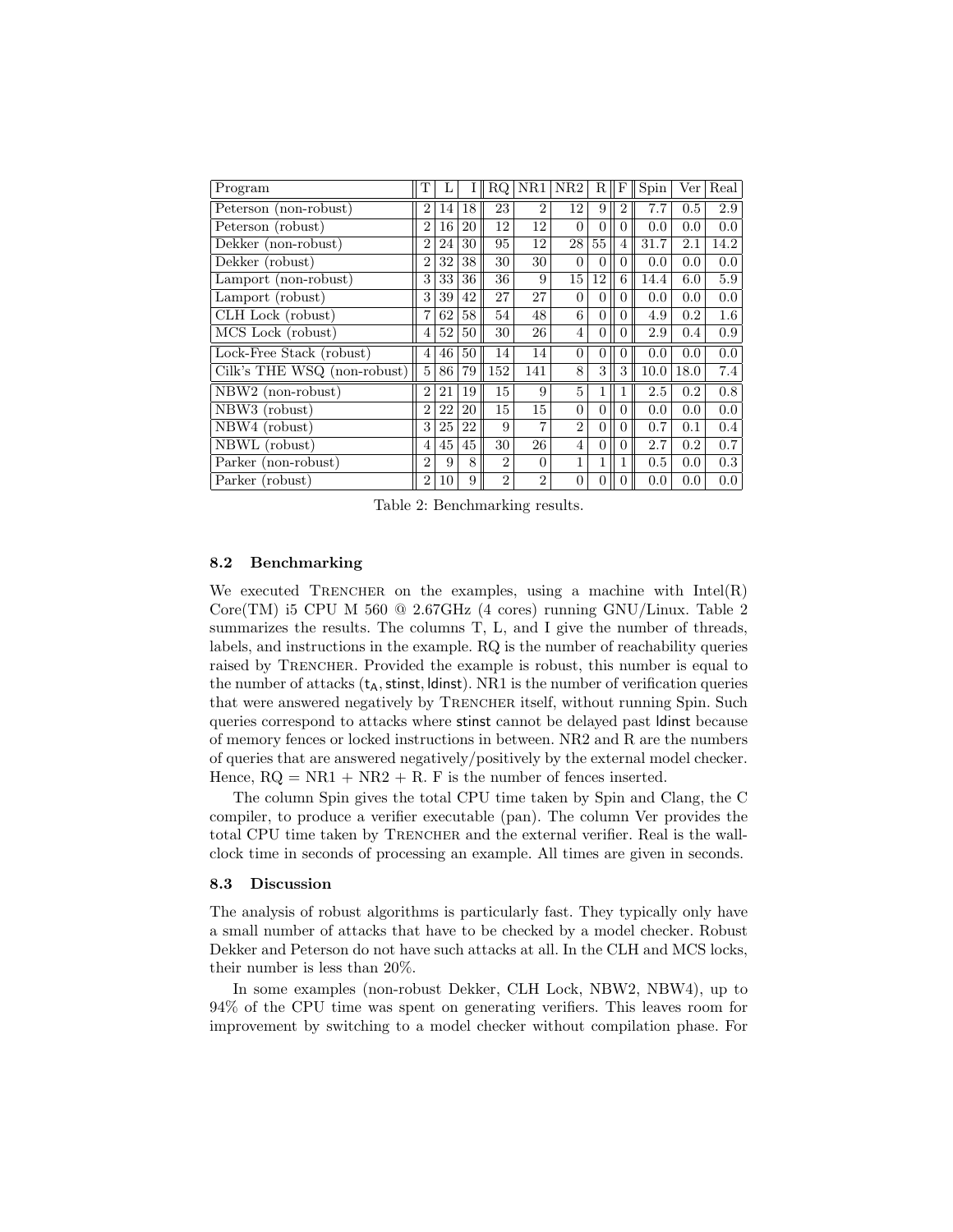some examples (LamNR, CLHLock), the wall-clock time constitutes  $1/3$  to  $1/4$ of the CPU time (4-cores). This confirms good parallelizability of the approach.

Remarkably, our trace-based analysis can establish robustness of the NBWL example, as opposed to the earlier analyses via triangular data races which would have to place a fence [\[24\]](#page-20-5).

# Acknowledgements

The second author has been granted by the Competence Center High Performance Computing and Visualization (CC-HPC) of the Fraunhofer Institute for Industrial Mathematics (ITWM).

#### References

- <span id="page-19-13"></span>1. Supplementary material. <http://concurrency.cs.uni-kl.de/trencher.html>.
- <span id="page-19-11"></span>2. P. A. Abdulla, M. F. Atig, Y.-F. Chen, C. Leonardsson, and A. Rezine. Counterexample guided fence insertion under tso. In TACAS, volume 7214 of LNCS, pages 204–219. Springer, 2012.
- <span id="page-19-0"></span>3. S. V. Adve and M. D. Hill. A unified formalization of four shared-memory models. IEEE Trans. Parallel Distrib. Syst., 4(6):613–624, 1993.
- <span id="page-19-3"></span>4. J. Alglave. A Shared Memory Poetics. PhD thesis, University Paris 7, 2010.
- <span id="page-19-4"></span>5. J. Alglave and L. Maranget. Stability in weak memory models. In CAV, volume 6806 of LNCS, pages 50–66. Springer, 2011.
- <span id="page-19-9"></span>6. R. Alur, K. Mcmillan, and D. Peled. Model-checking of correctness conditions for concurrent objects. In LICS, pages 219–228. IEEE Computer Society Press, 1996.
- <span id="page-19-8"></span>7. M. F. Atig, A. Bouajjani, S. Burckhardt, and M. Musuvathi. On the verification problem for weak memory models. In POPL, pages 7–18. ACM, 2010.
- <span id="page-19-5"></span>8. A. Bouajjani, R. Meyer, and E. Möhlmann. Deciding robustness against total store ordering. In ICALP, volume 6756 of LNCS, pages 428–440. Springer, 2011.
- <span id="page-19-1"></span>9. S. Burckhardt and M. Musuvathi. Effective program verification for relaxed memory models. In CAV, volume 5123 of LNCS, pages 107–120. Springer, 2008.
- <span id="page-19-2"></span>10. J. Burnim, C. Stergiou, and K. Sen. Sound and complete monitoring of sequential consistency for relaxed memory models. In TACAS, volume 6605 of LNCS, pages 11–25. Springer, 2011.
- <span id="page-19-18"></span>11. D. Dice. A race in locksupport park() arising from weak memory models. [https:](https://blogs.oracle.com/dave/entry/a_race_in_locksupport_park) [//blogs.oracle.com/dave/entry/a\\_race\\_in\\_locksupport\\_park](https://blogs.oracle.com/dave/entry/a_race_in_locksupport_park), Nov 2009.
- <span id="page-19-17"></span>12. M. Frigo, C. E. Leiserson, and K.H. Randall. The implementation of the Cilk-5 multithreaded language. SIGPLAN Not., 33(5):212–223, 1998.
- <span id="page-19-14"></span>13. S. M. German and P. A. Sistla. Reasoning about systems with many processes. JACM, 39:675–735, 1992.
- <span id="page-19-10"></span>14. P. B. Gibbons and E. Korach. Testing shared memories. SIAM J. Comp., 26(4):1208–1244, 1997.
- <span id="page-19-16"></span>15. M. Herlihy and N. Shavit. The Art of Multiprocessor Programming. MKP, 2008.
- <span id="page-19-15"></span>16. G. J. Holzmann. The model checker SPIN. IEEE Tr. Soft. Eng., 23:279–295, 1997.
- <span id="page-19-7"></span>17. H. Kopetz and J. Reisinger. The non-blocking write protocol NBW: A solution to a real-time synchronisation problem. In IEEE Real-Time Systems Symposium, pages 131–137. IEEE Computer Society Press, 1993.
- <span id="page-19-6"></span>18. D. Kozen. Lower bounds for natural proof systems. In FOCS, pages 254–266. IEEE Computer Society Press, 1977.
- <span id="page-19-12"></span>19. M. Kuperstein, M. T. Vechev, and E. Yahav. Partial-coherence abstractions for relaxed memory models. In PLDI, pages 187–198. ACM, 2011.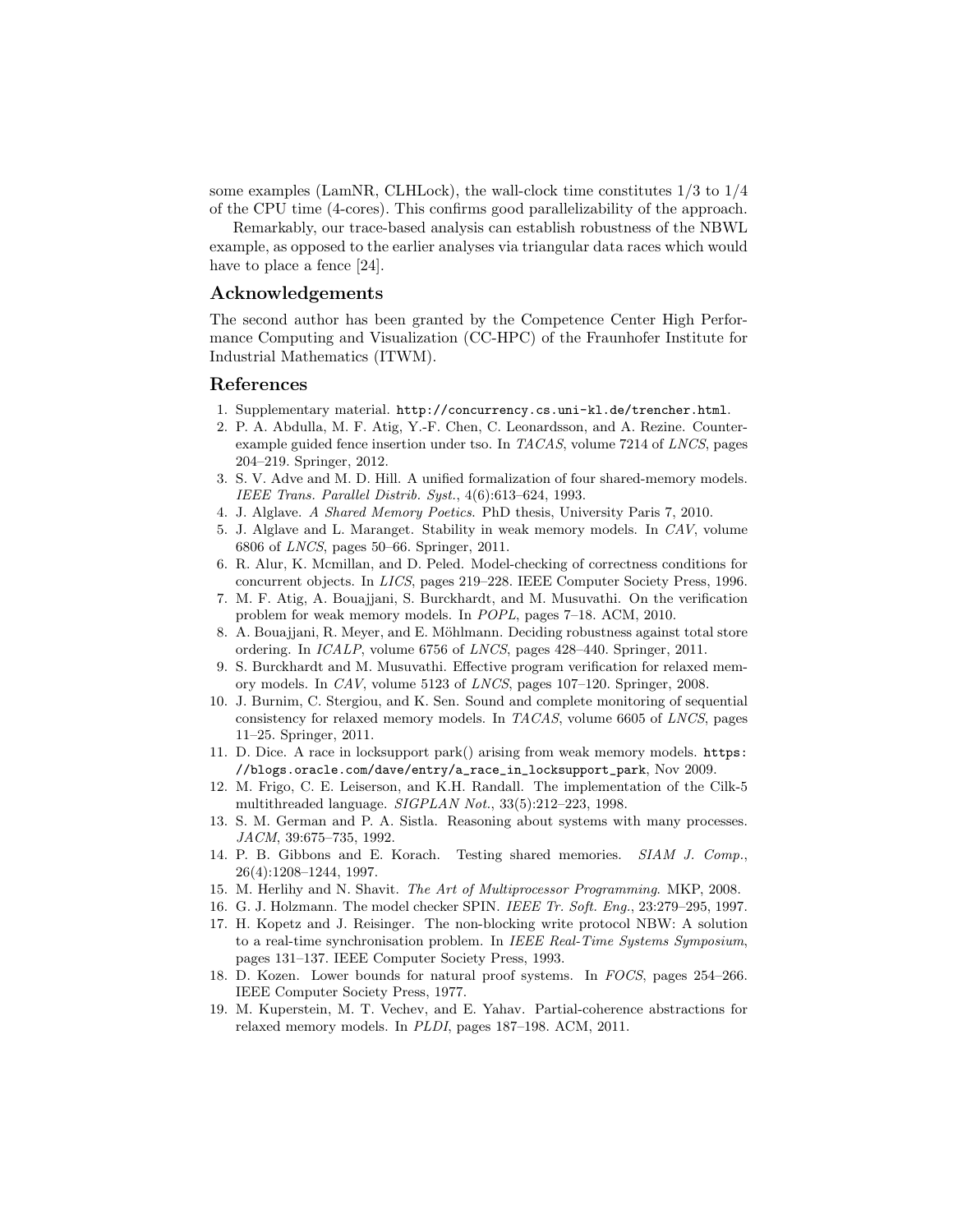- <span id="page-20-6"></span>20. M. Kuperstein, M. T. Vechev, and E. Yahav. Automatic inference of memory fences. SIGACT News, 43(2):108–123, 2012.
- <span id="page-20-0"></span>21. L. Lamport. How to make a multiprocessor computer that correctly executes multiprocess programs. IEEE Trans. Comp., 28(9):690–691, 1979.
- <span id="page-20-9"></span>22. L. Lamport. A fast mutual exclusion algorithm. ACM Tr. Comp. Sys., 5(1), 1987.
- <span id="page-20-4"></span>23. R. Lipton. The reachability problem requires exponential space. Technical Report 62, Yale University, 1976.
- <span id="page-20-5"></span>24. S. Owens. Reasoning about the implementation of concurrency abstractions on x86-TSO. In ECOOP, volume 6183 of LNCS, pages 478–503. Springer, 2010.
- <span id="page-20-8"></span>25. S. Owens, S. Sarkar, and P. Sewell. A better x86 memory model: x86-TSO (extended version). Technical Report CL-TR-745, University of Cambridge, 2009.
- <span id="page-20-3"></span>26. C. Rackoff. The covering and boundedness problems for vector addition systems. Theor. Comp. Sci., 6:223–231, 1978.
- <span id="page-20-1"></span>27. P. Sewell, S. Sarkar, S. Owens, F. Z. Nardelli, and M. O. Myreen. x86-TSO: a rigorous and usable programmer's model for x86 multiprocessors. CACM, 53:89– 97, 2010.
- <span id="page-20-2"></span>28. D. Shasha and M. Snir. Efficient and correct execution of parallel programs that share memory. ACM TOPLAS, 10(2):282–312, 1988.
- <span id="page-20-7"></span>29. V. Vafeiadis and F. Zappa Nardelli. Verifying fence elimination optimisations. In SAS, volume 6887 of LNCS, pages 146–162. Springer, 2011.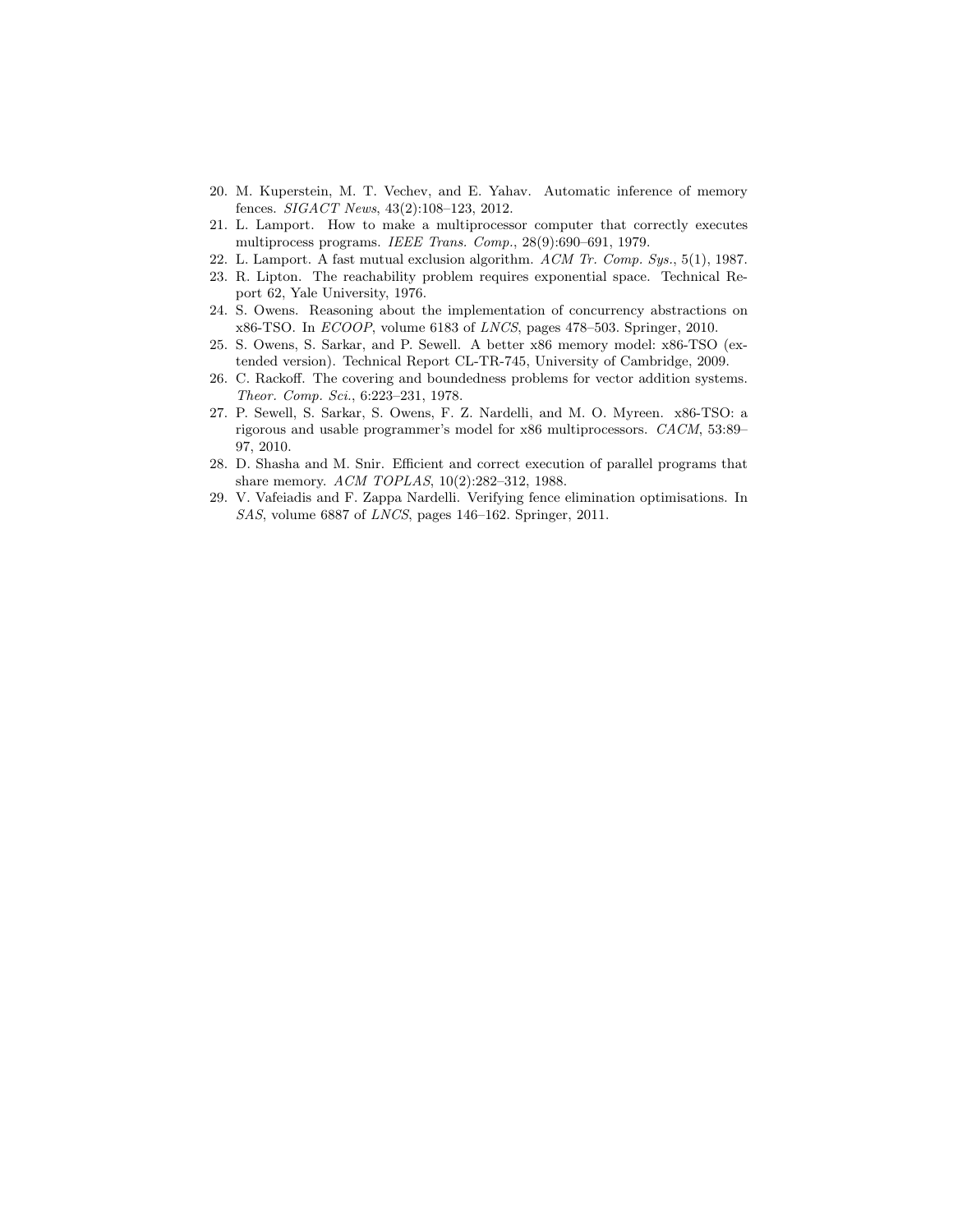# A Definition of Traces

Since the definition of traces in Section [3](#page-6-2) was a bit brief, we recall here the full construction. Consider an SC or a TSO computation  $\alpha \in C_{\text{SC}}(\mathcal{P}) \cup C_{\text{TSO}}(\mathcal{P})$ . Its trace  $Tr(\alpha)$  is a node-labelled graph  $(N, \lambda, \rightarrow_{\text{po}}, \rightarrow_{\text{st}}, \rightarrow_{\text{src}})$  with nodes N, labelling  $\lambda: N \to \text{ACT}$ , and  $\rightarrow_{\text{po}}, \rightarrow_{\text{st}}, \rightarrow_{\text{src}} \subseteq N \times N$  the aforementioned relations that define the edges. The *program order* is a union of  $\rightarrow_{\text{po}}$  =  $\cup_{t \in \text{THRD}}$   $\rightarrow_{\text{po}}^{\text{t}}$  of per thread total orders. The *store ordering*  $\rightarrow_{st} = \bigcup_{a \in DOM} \rightarrow_{st}^{a}$  gives a total order for the stores to each address. We use the syntax  $max(\to_{\text{po}}^t)$  and  $max(\to_{\text{st}}^a)$  to access the maximal elements in these total orders. Finally, we have a source relation  $\rightarrow$ <sub>src</sub> from stores to loads.

Traces are defined inductively, starting from the empty trace for the empty word  $\varepsilon$ . Assume we already constructed  $Tr(\alpha) = (N, \lambda, \rightarrow_{\text{po}}, \rightarrow_{\text{st}}, \rightarrow_{\text{src}})$ . In the definition of  $\text{Tr}(\alpha \cdot \text{act}) := (N \cup \{n\}, \lambda', \rightarrow'_{\text{po}}, \rightarrow'_{\text{st}}, \rightarrow'_{\text{src}})$ , the choice of *n* depends on the type of act. If we have a store, we use the moment the action was issued. Otherwise, we add a new node:

 $\mathsf{act} = (t, \mathsf{st}, a, v)$  Let *n* be the minimal node in  $\rightarrow_{\mathsf{po}}^{\mathsf{t}}$  labelled by  $\lambda(n) = \mathsf{isu}$ . We set  $\lambda' := \lambda[n := \mathsf{act}]$  and  $\rightarrow'_{\mathsf{po}} := \rightarrow_{\mathsf{po}}$ .

act  $\neq$  (*t*, st, *a*, *v*) We add a fresh node  $n \notin N$  to the trace, set  $\lambda' := \lambda \cup \{(n, \text{act})\},\$ and  $\rightarrow'_{\text{po}} := \rightarrow_{\text{po}} \cup \{ (max(\rightarrow^{\text{t}}_{\text{po}}), n) \}.$ 

The store order is updated only for stores  $(t, st, a, v)$ . We define  $\rightarrow'_{st} := \rightarrow_{st}$  $\cup \{ (max(\rightarrow_{st}^a), n) \}$ . The relation is not changed otherwise. The source relation is updated only for loads and stores. In case of a load  $(t, \mathsf{Id}, a, v)$  we set  $\rightarrow'_{\mathsf{src}}$  $:= \rightarrow_{\mathsf{src}} \cup \{ (max(\rightarrow_{\mathsf{st}}^{\mathsf{a}}), n) \}.$  In case of a store  $(t, \mathsf{st}, a, v)$  we update the source relation for loads that read from the store early: for all nodes  $m$  with  $n \to_{\text{po}}^+ m$ and  $\lambda(m) = (t, \mathsf{Id}, a, v)$  we set  $\rightarrow'_{\mathsf{src}} := (\rightarrow_{\mathsf{src}} \setminus \{(*, m)\}) \cup \{(n, m)\}.$ 

Consider trace  $Tr(\alpha)$  with  $\alpha \in \mathsf{C}_{\mathsf{TSO}}(\mathcal{P})$ . The *conflict relation*  $\rightarrow_{\mathsf{cf}}$  from load to store actions makes cyclic accesses in the trace visible. We define  $\mathsf{Id} \to_{\mathsf{cf}}$  st if there is another store action  $st'$  in  $Tr(\tau)$  that satisfies  $st' \rightarrow_{src} \mathsf{Id}$  and  $st' \rightarrow_{st} st$ . If ld reads the initial value of an address and st overwrites it, we also have ld →cf st. The *happens-before relation* of a trace is a union of all four relations:  $\rightarrow_{\text{hb}} := \rightarrow_{\text{po}} \cup \rightarrow_{\text{st}} \cup \rightarrow_{\text{src}} \cup \rightarrow_{\text{cf}}$ .

# <span id="page-21-0"></span>B Minimal Violations and Locality

in our earlier work [\[8\]](#page-19-5) we showed that in a minimal violation only one thread reorders its actions. Since we employ here a more elaborate programming model, this locality result has to be checked again.

Consider a computation  $\tau = \alpha \cdot a \cdot \beta \cdot b \cdot \gamma \in C_{\text{TSO}}(\mathcal{P})$  with two actions a and b of the same thread thread(a) =  $t = thread(b)$ . We define the distance  $d_{\tau}(a, b)$ between a and b in  $\tau$  as the number of actions in  $\beta$  that also belong to this thread:  $d_{\tau}(a, b) := \|\beta \downarrow t\|_{len}$ . The number of delays  $\#(\tau)$  in computation  $\tau$  is the sum of distances between corresponding issue and store actions:

$$
\#(\tau):=\sum_{\mathrm{corr.~isu,st~in~}\tau}d_{\tau}(\mathrm{isu,st}).
$$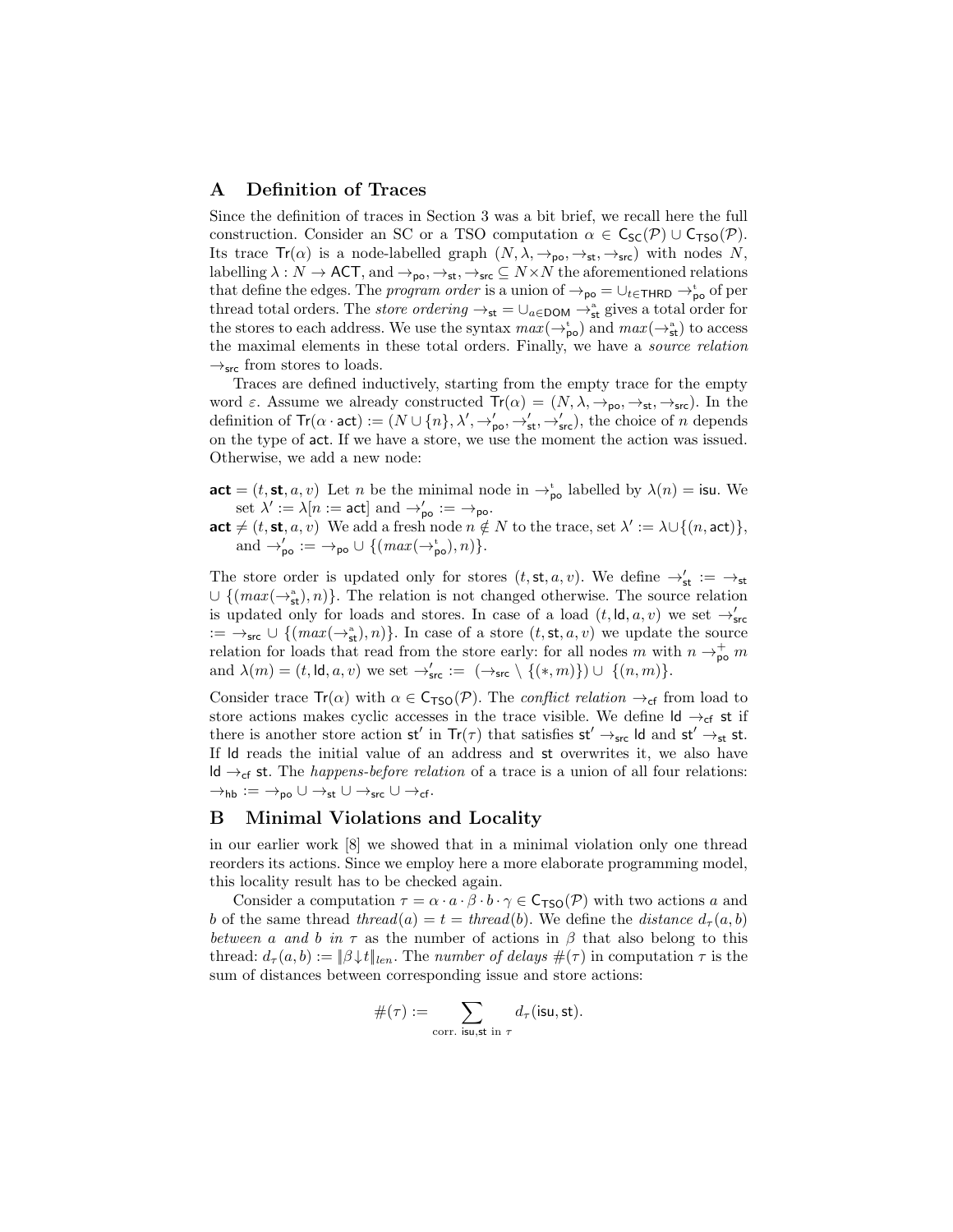We call a violating computation  $\tau$  a *minimal violation* if it is has a minimal number of delays among all violating computations. Clearly, a program  $P$  has violating computations if and only if it has a minimal violation.

<span id="page-22-1"></span>The following lemma says that if a store action has been delayed, then it has been delayed past a load action of the same thread. Moreover, the load did not read the value of this store action early.

**Lemma 5.** Consider a minimal violation  $\tau = \alpha \cdot \mathbf{isu} \cdot \beta \cdot \mathbf{st} \cdot \gamma \in C_{\text{TSO}}(\mathcal{P})$ , where isu and st stem from the same instruction instance of thread t. Then  $\beta \downarrow t$  is either empty, or  $\beta \downarrow t = \beta' \cdot \mathsf{Id} \cdot \beta''$  where  $\mathsf{Id}$  is a load action with addr( $\mathsf{Id}$ )  $\neq$  addr( $\mathsf{st}$ ) and  $\beta''$  contains only store actions.

*Proof.* Suppose  $\beta$  contains one or more actions of thread t. If all actions of thread t in  $\beta$  are stores, then also  $\tau' = \alpha \cdot \beta \cdot \text{isu} \cdot \text{st} \cdot \gamma$  is a TSO computation of  $\mathcal{P}$ . It has the same trace as  $\tau$  but  $\#(\tau') < \#(\tau)$ , which contradicts minimality of  $\tau$ .

Otherwise let a be the last non-store action in  $\beta \downarrow t$ , i.e.,  $\beta = \beta_1 \cdot a \cdot \beta_2$  and all actions in  $\beta_2$  are stores or belong to threads different from t. Since store actions cannot be delayed past a memory fence of the same thread,  $a$  is an issue action, a local action, or a load. In the former two cases, as well as if  $a$  is a load from  $addr(\mathsf{Id}) = addr(\mathsf{st})$ , delaying st past a can be avoided in the computation  $\tau' = \alpha \cdot \text{isu} \cdot \beta_1 \cdot \beta_2 \cdot \text{st} \cdot a \cdot \gamma \text{ of } \mathcal{P}$ . It has the same trace as  $\tau$  and  $\#(\tau') < \#(\tau)$ , which contradicts minimality of  $\tau$ . □

In the remainder of the section, we develop a method to detect happens-before relations in a trace with the help of embedded computations. We relate two actions in a computation iff the corresponding nodes in the trace are related. To avoid case distinctions for issue and store actions that yield the same node in the trace, we introduce the *issue relation*  $\rightarrow$ <sub>isu</sub> that links them: isu  $\rightarrow$ <sub>isu</sub> st. We include  $\rightarrow_{\text{isu}}$  into  $\rightarrow_{\text{hb}}$ .

**Definition 2** ([\[8\]](#page-19-5)). Let  $\tau = \alpha \cdot a \cdot \beta \cdot b \cdot \gamma \in C_{\text{TSO}}(\mathcal{P})$ . We say a happens-before b through  $\beta$  if there is a (potentially empty) subsequence  $c_1 \ldots c_n$  of  $\beta$  that satisfies (assuming  $c_0 := a$  and  $c_{n+1} := b$ ):

<span id="page-22-2"></span><span id="page-22-0"></span> $a_i \rightarrow_{\text{hb}} a_{i+1}$  or  $a_i \rightarrow_{\text{po}}^{\text{+}} a_{i+1}$  for all  $i \in [0, n]$ .

The next lemma states that the just defined relation is stable under insertion.

**Lemma 6** ([\[8\]](#page-19-5)). Consider computations  $\tau = \alpha \cdot a \cdot \beta \cdot b \cdot \gamma$  and  $\tau' = \alpha' \cdot a \cdot \beta' \cdot b \cdot \gamma'$ in  $C_{TSO}(\mathcal{P})$  so that  $\tau \downarrow t = \tau' \downarrow t$  for every thread t. Let  $\beta$  be a subsequence of  $\beta'$ . Then if  $a \rightarrow_{\text{hb}}^+ b$  through  $\beta$  then  $a \rightarrow_{\text{hb}}^+ b$  through  $\beta'$ .

The following lemma says that if two actions in a minimal violation are not related via  $\rightarrow_{\text{hb}}^{+}$ , they can be reordered without changing the trace and the order of actions within each thread.

**Lemma 7** ([\[8\]](#page-19-5)). Consider a minimal violation  $\tau = \alpha \cdot a \cdot \beta \cdot b \cdot \gamma \in C_{\text{TSO}}(\mathcal{P})$ . Then (1)  $a \rightarrow_{\text{hb}}^+ b$  through  $\beta$  or (2) there is  $\tau' = \alpha \cdot \beta_1 \cdot b \cdot a \cdot \beta_2 \cdot \gamma \in C_{\text{TSO}}(\mathcal{P})$ so that  $Tr(\tau) = Tr(\tau')$  and  $\tau \downarrow t = \tau' \downarrow t$  for every thread t.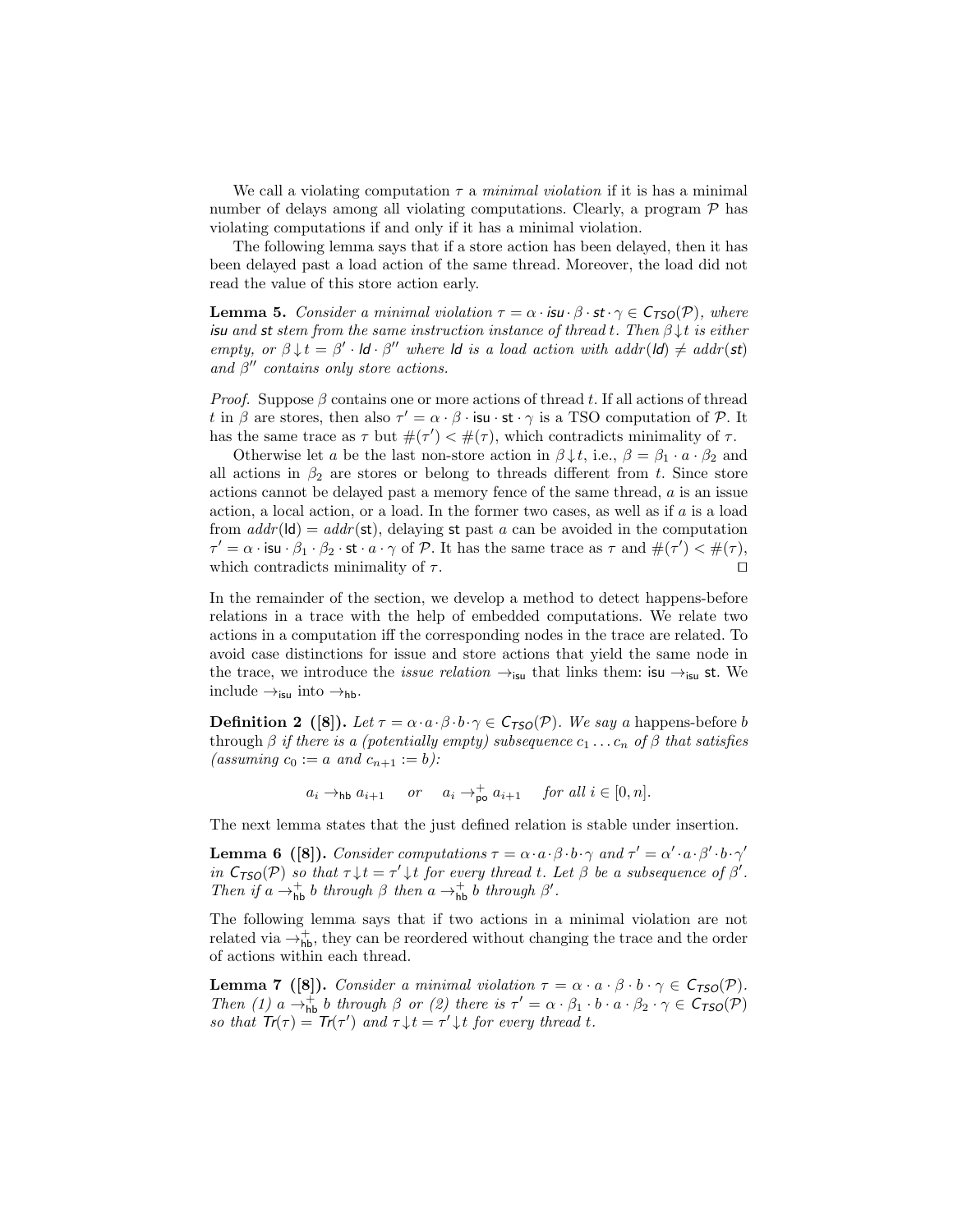*Proof.* We establish  $\neg(1) \Rightarrow (2)$ . Note that this proves the disjunction since  $\neg(2) \Rightarrow (1)$  is the contrapositive. We proceed by induction on  $\|\beta\|_{\text{len}}$  and slightly strengthen the hypothesis: we also show that  $\beta_2$  is a subsequence of  $\beta$ .

**Base case:**  $\|\beta\|_{len} = 0$ . Then  $\tau = \alpha \cdot a \cdot b \cdot \gamma$  and  $a \not\rightarrow_{\text{hb}} b$ . If thread(a) = thread(b), then  $b \rightarrow_{\text{po}}^+ a$ . Therefore, b is a store action which has been delayed past a. Swapping  $a$  and  $b$  will save the delay without changing the trace, in contradiction to the minimality of  $\tau$ .

If thread(a)  $\neq$  thread(b), then either at least one of the two actions is local, the actions access different addresses, or both are loads. In all cases swapping them produces  $\tau'$  as required in the statement of the lemma.

**Step case:** Assume the statement holds for  $\|\beta\|_{len} \leq n$ . Consider  $\tau' = \alpha \cdot a \cdot \beta \cdot b \cdot \gamma$ with  $\|\beta\|_{len} = n + 1$ . Let c be the last action in  $\beta = \beta' \cdot c$ . Since  $a \not\rightarrow_{\text{hb}}^{\text{th}} b$  through  $\beta$ , then  $a \not\rightarrow_{\textsf{hb}}^+ c$  through  $\beta'$  or  $c \not\rightarrow_{\textsf{hb}} b$ .

Let  $a \not\leftrightarrow_{\text{hb}}^{\text{f}} c$ . We apply the induction hypothesis to  $\tau$  with respect to a and c. This gives  $\tau' = \alpha \cdot \beta_1' \cdot c \cdot a \cdot \beta_2' \cdot b \cdot \gamma$  with the same trace and thread computations as  $\tau$ . Then, taking into account Lemma [6,](#page-22-0) we apply the hypothesis to  $\tau'$  with respect to a and b. This yields  $\tau'' = \alpha \cdot \beta'_1 \cdot c \cdot \beta'_{21} \cdot b \cdot a \cdot \beta'_{22} \cdot \gamma$  having the same trace and thread computations as  $\tau'$  and  $\tau$ . Note that  $\beta'_{22}$  is a subsequence of  $\beta'_2$ , which in turn is a subsequence of  $\beta'$  and hence of  $\beta$ .

Let  $c \nightharpoonup_{\text{hb}} b$ . We apply the induction hypothesis to  $\tau$  with respect to  $b$  and  $c$ , getting  $\tau' = \alpha \cdot a \cdot \beta' \cdot b \cdot c \cdot \gamma$  with the same trace and thread computations as  $\tau$ . Applying it again to  $\tau'$  with respect to a and b gives  $\tau'' = \alpha \cdot \beta'_1 \cdot b \cdot a \cdot \beta'_2 \cdot c \cdot \gamma$ . The computation has the same trace and thread computations as  $\tau'$  and  $\tau$ . Since  $\beta'_2$  is a subsequence of  $\beta'$ ,  $\beta'_2 \cdot c$  is a subsequence of  $\beta$ .

**Lemma 8 (Locality [\[8\]](#page-19-5)).** In a minimal violation, only a single thread delays stores.

*Proof.* Consider a minimal violation  $\tau \in C_{\text{TSO}}(\mathcal{P})$  and suppose at least two threads delayed stores. By Lemma [5,](#page-22-1) each store was delayed past a load of the same thread. Let  $st_2$  of thread  $t_2$  be the overall last delayed store in  $\tau$ , and let  $\mathsf{Id}_2$  be the last load of  $t_2$  overstepped by  $\mathsf{st}_2$ . Similarly, let  $\mathsf{st}_1$  be the overall last delayed store in a thread  $t_1 \neq t_2$ . Let  $\mathsf{Id}_1$  be the last load overstepped by  $st_1$ .

The following fundamental mutual dispositions of reorderings are possible:

- 1.  $\tau = \gamma_1 \cdot \text{isu}_1 \cdot \gamma_2 \cdot \text{Id}_1 \cdot \gamma_3 \cdot \text{st}_1 \cdot \gamma_4 \cdot \text{isu}_2 \cdot \gamma_5 \cdot \text{Id}_2 \cdot \gamma_6 \cdot \text{st}_2 \cdot \gamma_7$
- 2.  $\tau = \gamma_1 \cdot \textsf{isu}_1 \cdot \gamma_2 \cdot \textsf{ld}_1 \cdot \gamma_3 \cdot \textsf{isu}_2 \cdot \gamma_4 \cdot \textsf{ld}_2 \cdot \gamma_5 \cdot \textsf{st}_2 \cdot \gamma_6 \cdot \textsf{st}_1 \cdot \gamma_7$
- $3.$   $\tau = \gamma_1 \cdot \mathsf{isu}_1 \cdot \gamma_2 \cdot \mathsf{Id}_1 \cdot \gamma_3 \cdot \mathsf{isu}_2 \cdot \gamma_4 \cdot \mathsf{Id}_2 \cdot \gamma_5 \cdot \mathsf{st}_1 \cdot \gamma_6 \cdot \mathsf{st}_2 \cdot \gamma_7$

In these three computations every pair  $(\mathsf{Id}_i, \mathsf{st}_i)$  provides a happens-before cycle:  $\mathsf{st}_i \to_{\mathsf{po}}^+ \mathsf{Id}_i$  and, by Lemma [7](#page-22-2) and minimality,  $\mathsf{Id}_i \to_{\mathsf{hb}}^+ \mathsf{st}_i$  through the appropriate subrange of  $\tau$ .

In the first disposition  $\tau$  is not minimal, since it can be shortened to the violating computation  $\tau' = \gamma_1 \cdot \text{isu}_1 \cdot \gamma_2 \cdot \text{Id}_1 \cdot \gamma_3 \cdot \text{st}_1 \cdot \beta$  with  $\#(\tau') < \#(\tau)$ . Here,  $\beta$  contains only store actions of  $t_2$  that complete earlier issue actions.

In the second disposition  $\tau$  is not minimal either. Starting from  $\mathsf{Id}_1$ , thread  $t_1$  does not perform any actions, except delayed stores, until  $st_1$  (Lemma [5\)](#page-22-1).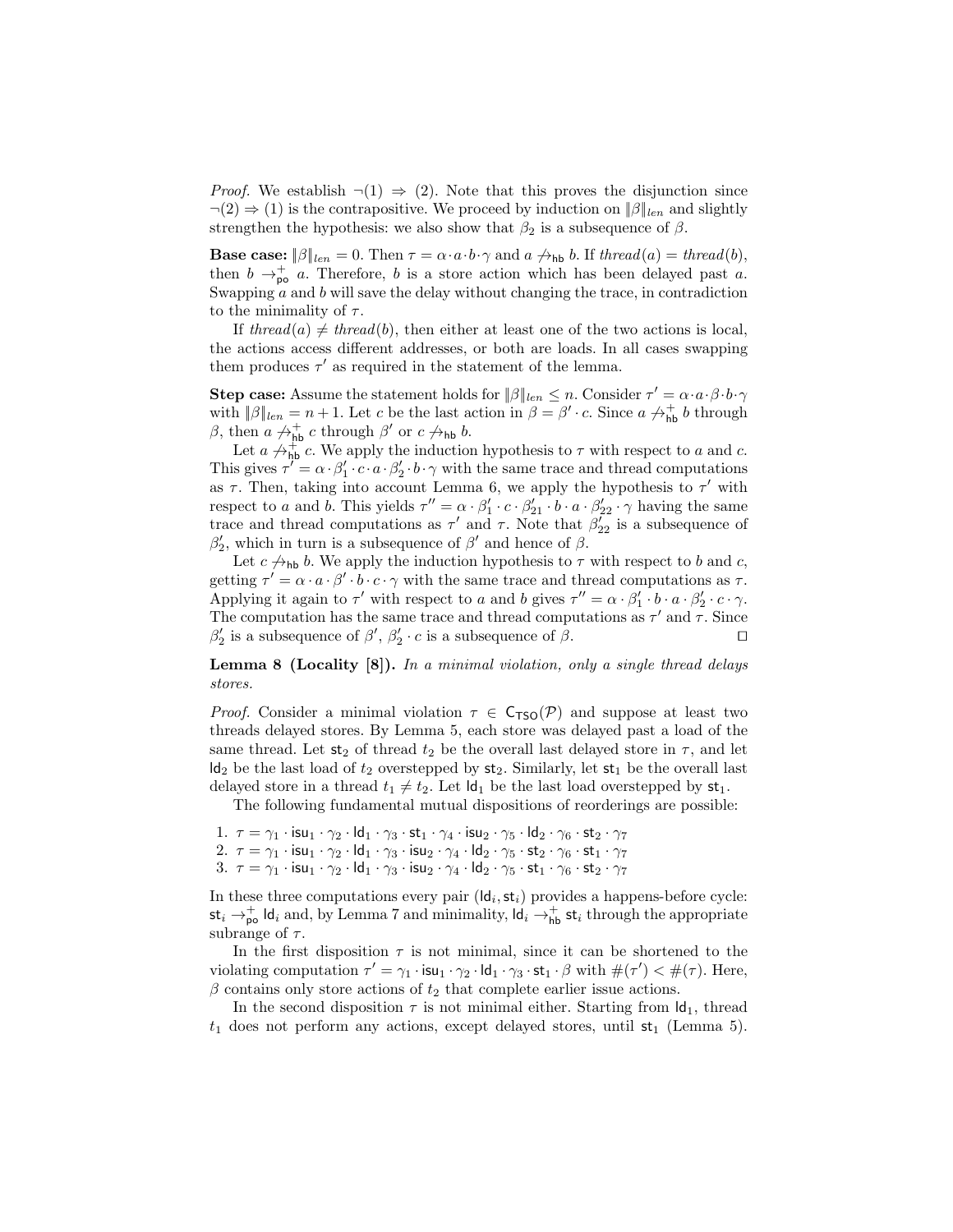Therefore,  $\mathsf{Id}_1$  and all program order later actions of  $t_1$  can be safely removed from  $\tau$  without affecting the happens-before cycle produced by  $t_2$ . The resulting computation has a smaller number of delays (due to the removed  $\mathsf{Id}_1$ ), but its trace still includes the cycle by  $t_2$ . A contradiction to minimality of  $\tau$ .

Lastly, in the third case  $\tau$  is also not minimal. First we delete  $\gamma_7$ . Then we erase all actions from  $\gamma_6$  that do not belong to  $t_2$ :  $\gamma'_6 = \gamma_6 \downarrow t_2$ . By construction, the resulting computation  $\tau'$  is a feasible TSO computation:

$$
\tau' = \gamma_1 \cdot \mathsf{isu}_1 \cdot \gamma_2 \cdot \mathsf{Id}_1 \cdot \gamma_3 \cdot \mathsf{isu}_2 \cdot \gamma_4 \cdot \mathsf{Id}_2 \cdot \gamma_5 \cdot \mathsf{st}_1 \cdot \gamma_6' \cdot \mathsf{st}_2.
$$

Computation  $\tau'$  still contains the happens-before cycle  $st_1 \rightarrow_{\text{po}}^+$  ld<sub>1</sub>  $\rightarrow_{\text{hb}}^+$  st<sub>1</sub> inherited from  $\tau$ . Since deleting actions cannot increase the number of delays,  $\#(\tau') = \#(\tau)$ . Moreover, since  $\tau$  is a minimal violation, so is  $\tau'$ .

By Lemma [7,](#page-22-2)  $\mathsf{Id}_2 \to_{\mathsf{hb}}^+$  st<sub>2</sub> through  $\gamma_5 \cdot \mathsf{st}_1 \cdot \gamma'_6$ . By the choice of  $\mathsf{Id}_1$  and  $\mathsf{st}_1$ and in accordance with Lemma [5,](#page-22-1)  $(\gamma_3 \cdot \text{isu}_2 \cdot \gamma_4 \cdot \text{Id}_2 \cdot \gamma_5) \downarrow t_1$  only contains delayed stores that were issued before  $\mathsf{Id}_1$ . By definition,  $\gamma'_6$  does not contain actions of  $t_1$  at all. Therefore,  $\mathsf{Id}_1$  is the program order last action of  $t_1$ . It can be safely removed from  $\tau'$  without affecting the cycle of  $t_2$ . The resulting computation is

$$
\tau'' = \gamma_1 \cdot \mathsf{isu}_1 \cdot \gamma_2 \cdot \gamma_3 \cdot \mathsf{isu}_2 \cdot \gamma_4 \cdot \mathsf{ld}_2 \cdot \gamma_5 \cdot \mathsf{st}_1 \cdot \gamma_6' \cdot \mathsf{st}_2.
$$

Note that  $\#(\tau'') < \#(\tau') = \#(\tau)$ , but computation  $\tau''$  still contains the cycle  $\mathsf{st}_2 \to_{\mathsf{p}_{\mathsf{D}}}^+ \mathsf{Id}_2 \to_{\mathsf{hb}}^+ \mathsf{st}_2.$  A contradiction to minimality of  $\tau$ .

### C Soundness and Completeness of the Instrumentation

Theorem 8 (Soundness and Completeness). Attack  $A = (t_A, \text{stinst}, \text{ldinst})$ is feasible in program  $P$  iff program  $P_A$  reaches a goal configuration under SC.

Proof. Soundness. Suppose the instrumented program reaches a goal configuration. For simplicity, assume that it immediately stops after this. Then the computation of the instrumented program looks like this:

$$
\tau_{\mathsf{A}} = \tau_1 \cdot \mathsf{isu}_{\mathsf{st}_{\mathsf{A}}} \cdot \mathsf{st}_{\mathsf{A}}^{\mathsf{aux}} \cdot \tau_2 \cdot \mathsf{Id}_{\mathsf{A}} \cdot \tau_3 \cdot \mathsf{isu}_{\mathsf{suc}} \cdot \mathsf{st}_{\mathsf{suc}}.
$$

The last action,  $st_{succ}$ , is performed by a helper and sets variable suc to true, as required by the definition of goal configurations. This action originates from an instruction generated in accordance with [\(13\)](#page-13-1). To reach this instruction, the helper has to enter its code copy.

As required by [\(8\)](#page-13-1) and [\(9\)](#page-13-1), for the first helper to enter its code copy, the attacker must set a hb-variable to a non-zero value by executing ldinst (action  $\mathsf{Id}_\mathsf{A}$ ) instrumented in accordance with [\(2\)](#page-11-1). For this, the attacker must enter its code copy and start performing stores to auxiliary addresses. Accordingly, the first attacker's store to an auxiliary address is denoted by  $st_A^{aux}$  in  $\tau$ . It stems from the instrumented stinst  $(1)$  and is located before  $\mathsf{Id}_A$ .

We elaborate on the contents of  $\tau_1$ ,  $\tau_2$ , and  $\tau_3$ . First, the attacker and helpers execute the code of the original program (helpers — with an additional check at every instruction, [\(7\)](#page-13-1)). In  $\tau_2$  the helpers continue to execute the code of the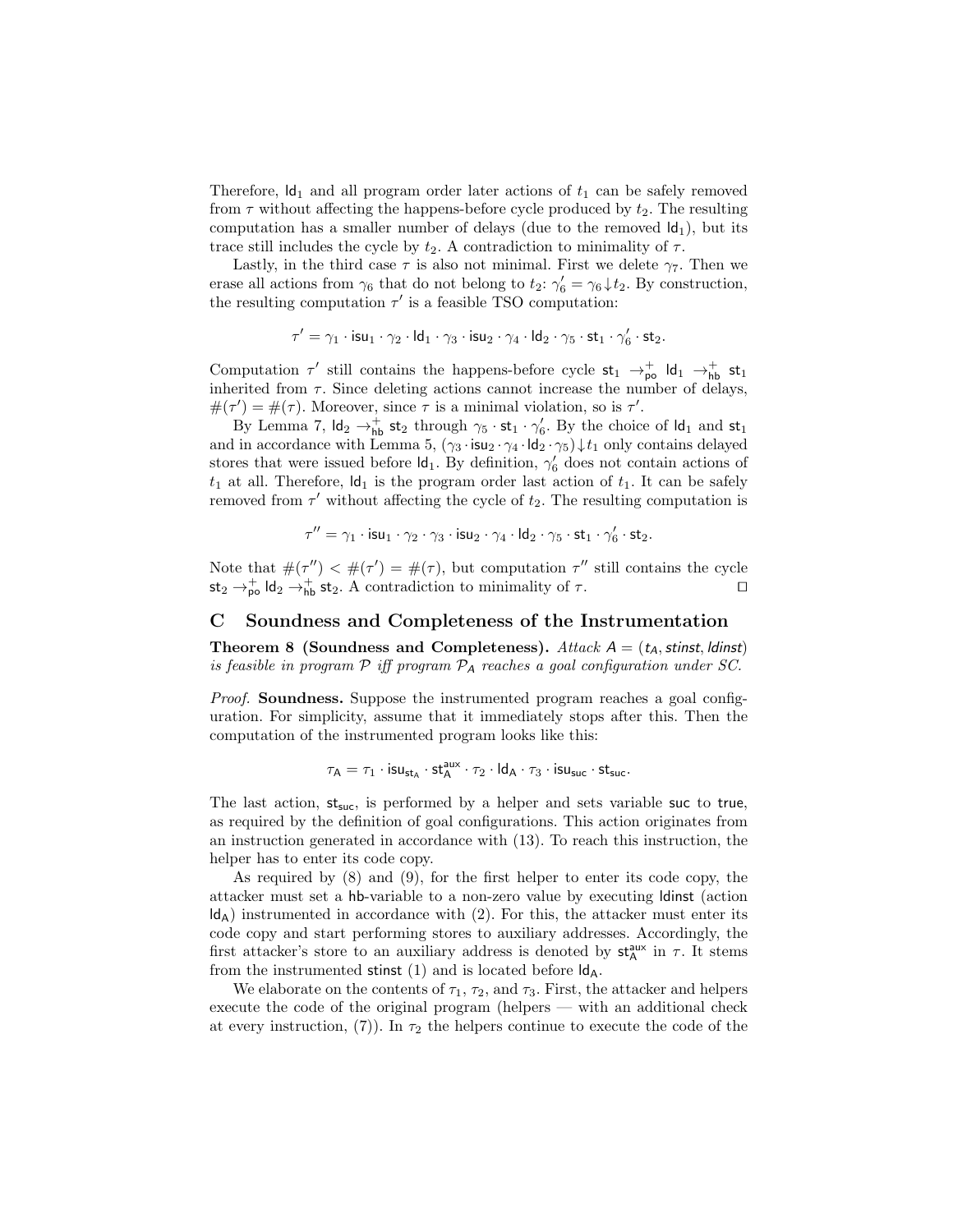original program. Shortly before performing  $\mathsf{Id}_A$  and stopping, the attacker sets variable hb to true thus forcing the helpers to enter their code copies. Therefore all actions in  $\tau_3$  belong to helpers that have entered their code copies. Also,  $\tau_2$  only contains stores of the attacker to auxiliary addresses, and  $\tau_3$  does not contain attacker action at all, as follows from [\(2\)](#page-11-1).

We now turn  $\tau_\mathsf{A}$  into the following TSO witness computation:

$$
\tau = \tau_1' \cdot \mathsf{isu}_{\mathsf{st}_\mathsf{A}} \cdot \tau_2' \cdot \mathsf{Id}_\mathsf{A} \cdot \tau_3' \cdot \mathsf{st}_\mathsf{A} \cdot \tau_4'.
$$

Here,  $\tau'_1$  is the subsequence of all  $\tau_1$  actions that are produced by instructions from  $\overline{P}$  (this is  $\tau_1$  without the conditionals introduced in [\(7\)](#page-13-1)). Computation  $\tau_2'$ is the subsequence of all actions of  $\tau_2$  produced by instructions from  $\mathcal P$  and by their clones in the code copy of the attacker, except the store actions to auxiliary address. These store actions constitute  $\tau'_4$ . Finally,  $\tau'_3$  is the subsequence of all helper actions of  $\tau_3$  produced by clones of instructions from  $P$ . We also strip the suffix **d** from the addresses of load and store actions in  $\tau'_2$  and  $\tau'_4$ .

That  $\tau$  is a computation of program  $\mathcal P$  follows from the fact that  $\tau_A$  is executable. We just removed actions produced by the instrumentation and replaced buffering by delaying of store actions; we did not change any data dependencies. The delaying of  $st_A \cdot \tau'_4$  past  $\mathsf{Id}_A$  is possible because the attacker did not execute memory fences between  $st_A^{aux}$  and  $\mathsf{Id}_A$ , as guaranteed by [\(6\)](#page-11-1).

Let us check that  $\tau$  is a TSO witness (Figure [4\)](#page-8-0). (W1) holds as in  $\tau$  indeed only the attacker delays stores. The first delayed store  $st_A$  is an instance of stinst, load  $\mathsf{Id}_A$  is an instance of ldinst and is the last action of the attacker that is overstepped by delayed stores, (W2) holds. For each act in  $\mathsf{Id}_A \cdot \tau_3 \cdot \mathsf{st}_A$  it holds  $\mathsf{Id}_\mathsf{A} \to_{\mathsf{hb}}^*$  act, (W3). This is by construction of helpers in accordance with Lemma [3.](#page-12-2) Computation  $\tau'_{4}$  consists only of the stores delayed by the attacker, (W4). (W5) holds due to the check in [\(2\)](#page-11-1). So,  $\tau$  is a TSO witness for attack A.

**Completeness.** Suppose there is a TSO witness  $\tau$  for attack A as in Figure [4:](#page-8-0)

$$
\tau = \tau_1 \cdot \mathsf{isu}_{\mathsf{st}_\mathsf{A}} \cdot \tau_2 \cdot \mathsf{Id}_\mathsf{A} \cdot \tau_3 \cdot \mathsf{st}_\mathsf{A} \cdot \tau_4.
$$

We show that the instrumented program has an execution that leads to a goal state. In the beginning, the instrumented attacker and helper threads execute instructions of the original program, namely those in  $\tau_1$ . The helpers actually execute these actions instrumented by [\(7\)](#page-13-1), i.e., with an additional assert. These conditionals are executable because the attacker did not yet set variable hb.

Then the attacker executes  $\left[\right]$ stinst is the instruction that produced  $\mathsf{isu}_{\mathsf{st}_A}$  in  $\tau$ ) and enters the code copy. Now all its stores will be executed on auxiliary addresses, as defined in [\(1\)](#page-11-1) and [\(3\)](#page-11-1). This means, they stay invisible to the helper threads as they were in the computation of the original program. Also, the instrumentation of loads [\(4\)](#page-11-1) makes sure that they read buffered values, if they exist. Altogether this preserves the data dependencies from the original computation.

So the attacker executes the instructions that lie in  $\tau_2$ , instrumented by  $[-]$ <sub>A2</sub>. Note that  $\tau_2$  does not contain memory fences, otherwise  $st_A$  could not have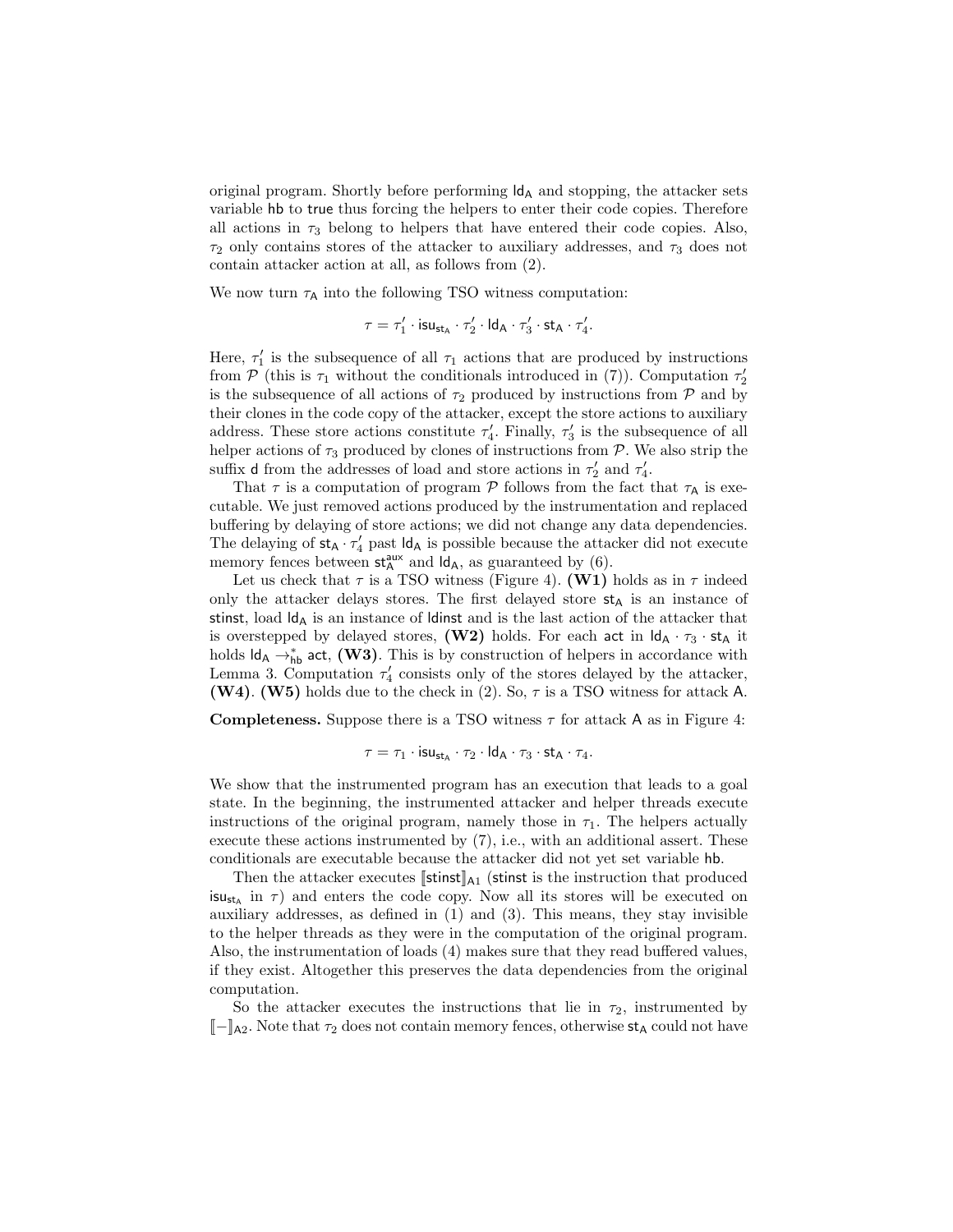been delayed past  $\mathsf{Id}_A$  in  $\tau$ . Therefore, [\(6\)](#page-11-1) cannot provoke a block of the attacker. The helpers still execute the actions of the original program, instrumented by [\(7\)](#page-13-1). Finally, the attacker executes ldinst which produced  $\mathsf{Id}_A$  in  $\tau$ , Equation [\(2\)](#page-11-1). This is possible due to (W5).

All actions in  $\tau_3$  belong to helpers. By (W3), they are in happens-before relation with  $\mathsf{Id}_A$ . Therefore, due to the instrumentation based on Lemma [3,](#page-12-2) the helpers are able to enter their code copies, [\(8\)](#page-13-1) and [\(9\)](#page-13-1), and execute the instructions that produced  $\tau_3$ . Note that the instrumentation of the code copy for helpers does not introduce any conditionals that could block the execution.

At least one of the helper's actions in  $\tau_3$  performs a load or a store to the address used in  $st_A$ . Otherwise, (W3) would not hold ( $\mathsf{Id}_A$  and the delayed write of the attacker use different addresses by  $(W5)$ ). When performing the action in the instrumented program, the helper will set the hb-variable for the address used in  $st_A$  to a non-zero value, Equations [\(11\)](#page-13-1) and [\(12\)](#page-13-1). Therefore, at the next step the helper will be able to set suc to true in accordance with [\(13\)](#page-13-1) and make the instrumented program reach a goal state. ⊓⊔

# D Decidability and Complexity

The reductions of robustness to reachability and parameterized reachability are independent of the number of addresses and the structure of the data domain. Hence, without further assumptions the resulting reachability queries cannot be guaranteed to be decidable. We now discuss conditions on address space and data domain that render robustness decidable. Note that we only have to restrict these two dimensions. The instrumentation copes with the unbounded size store buffers. Moreover, we choose the verification technology so that it handles the unbounded number of threads required in parameterized reachability.

Parallel Programs with Finite Domains Consider a parallel program over a finite data domain, and hence finite address space. In this setting robustness is PSpace-complete [\[8\]](#page-19-5). Our earlier proof is of complexity-theoretic nature: based on enumeration and not meant to be implemented. The instrumentation in this paper yields an alternative proof of membership in PSpace that is conceptually simpler and allows us to reuse all techniques that have been developed for finite state verification.

Theorem 9. Robustness for parallel programs over finite domains is PSPACEcomplete.

Parameterized Programs with Finite Domains Consider parameterized programs over finite domains. In this setting, decidability of robustness was open (our techniques from [\[8\]](#page-19-5) do not carry over). With Theorem [4,](#page-15-1) we can now solve the problem and establish decidability. The key observation is that threads in instance programs never use their identifiers, simply because they are copies of the same source code. This means there is no need to track the identity of threads, it is sufficient to count how many instances of a thread are in each state — a technique known as counter abstraction [\[13\]](#page-19-14). Using this technique, we can reformulate the reachability problem for parameterized programs as a coverability problem for Petri nets. We briefly recall the basics on Petri nets.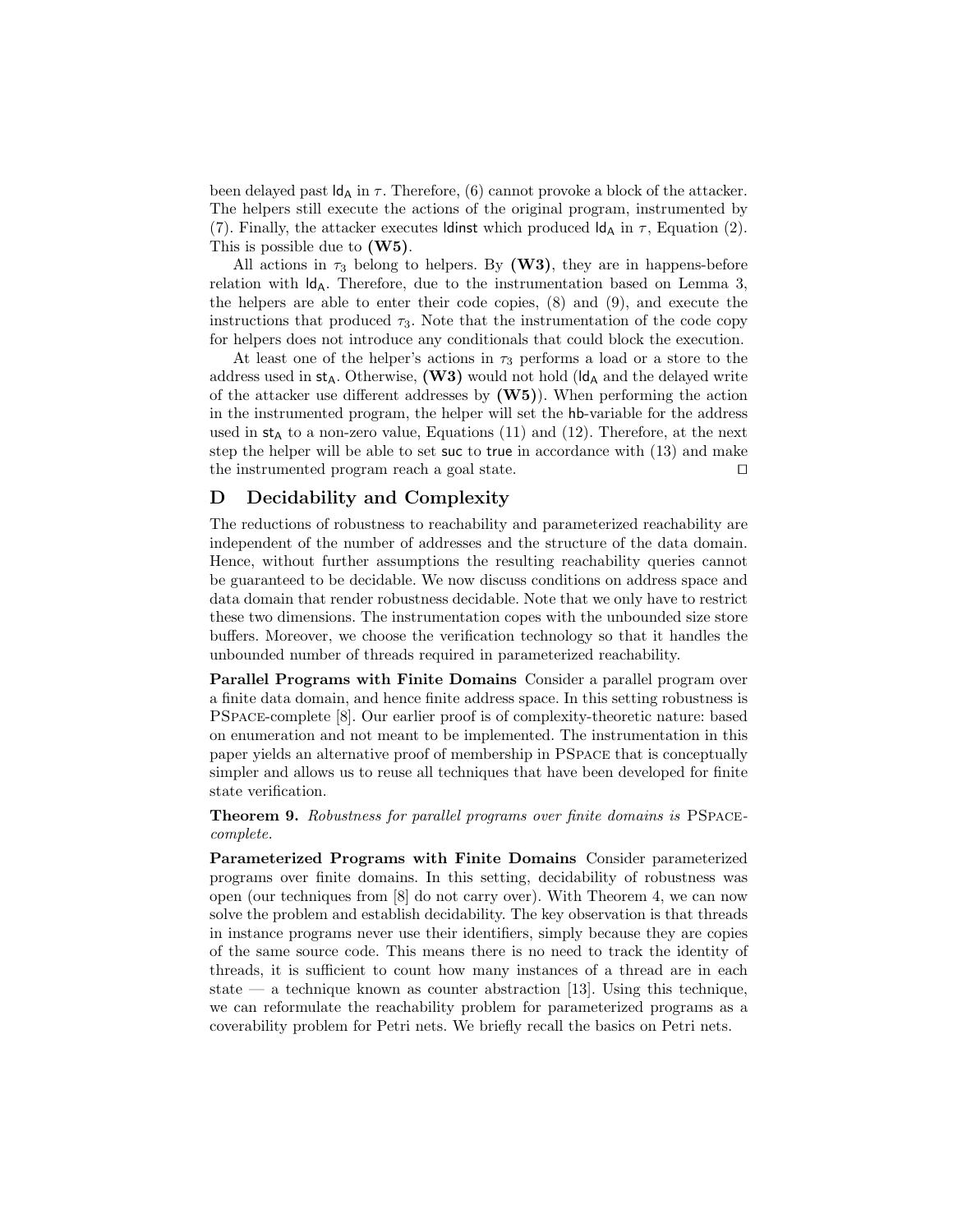**Definitions** A Petri net is a triple  $N = (S, T, W)$  where S is a finite set of places, T is a finite set of transitions with  $S \cap T = \emptyset$ , and  $W : (S \times T) \cup (T \times S) \rightarrow \mathbb{N}$ is a weight function. A marking is a function that assigns a natural number to each place:  $M: S \to \mathbb{N}$ . A marked Petri net is a pair  $(N, M_0)$  of a Petri net and an *initial marking*  $M_0$ . A transition  $t \in T$  is enabled in marking M if  $M(s) \geq W(s,t)$  for all  $s \in S$ . The *firing relation*  $[\rangle \subseteq N^{|S|} \times T \times N^{|S|}$  contains a tuple  $(M_1, t, M_2)$  if transition t is enabled in  $M_1$  and for all  $s \in S$  we have  $M_2(s) = M_1(s) - W(s,t) + W(t,s)$ . We also write  $M_1(t)M_2$ . We extend the firing relation to sequences of transitions.

<span id="page-27-0"></span>We say that a marking M is reachable in a marked Petri net  $(N, M_0)$  if there is a transition sequence  $\sigma \in T^*$ , such that  $M_0[\sigma\rangle M$ . A marking M is *coverable* if there is a reachable marking M' so that  $M(s)' \ge M(s)$  for all  $s \in S$ .

**Lemma 9** ([\[26\]](#page-20-3)). The problem to determine whether a marking  $M$  is coverable in a marked Petri net  $(N, M_0)$  is decidable.

Reduction of parameterized reachability to Petri net coverability Let  $P$  be a parameterized program with finite data domain DOM. We define a Petri net  $N = (S, T, W)$  simulating the program.

For each pair of address and value  $(a, v) \in$  DOM  $\times$  DOM we create a place  $\mathsf{s}_{a,v}$ . These places represent the state of the global memory:  $M(\mathbf{s}_{a,v}) = 1$  corresponds to  $val(a) = v$ .

For each thread  $t_i$  that declares registers  $\overline{r_i}$  and has labels  $\overline{l_i}$  we create places  $\mathsf{s}_{\mathsf{l},\overline{v}}$  for all  $\mathsf{l} \in \overline{\mathsf{l}_i}$  and all  $\overline{v} \in \mathsf{DOM}^{|\overline{r_i}|}$ . These places encode the number of thread instances in the given control state that have the given register valuation.

For each thread  $t_i$  we create a transition  $\mathsf{t}_i$ . Let  $\mathsf{I}_{0,i}$  be the initial label of  $t_i$ ,  $\overline{r_i}$  be the registers declared by  $t_i$ , and  $\overline{v_{0,i}}$  be a zero vector of length  $|\overline{r_i}|$ . Then we set  $W(\mathbf{t}_i, \mathbf{s}_{\mathsf{I}_{0,i}, \overline{v_{0,i}}}) = 1$ . Transition  $\mathbf{t}_i$  effectively spawns an arbitrary number of copies of thread  $t_i$  that are all in the initial state.

Next we create transitions that simulate the instructions in each thread. We explain the construction for load instructions. The other instructions are handled along similar lines. Consider thread  $t_i$  with registers  $\overline{r_i}$  and a labelled load instruction  $\text{link} = I_1: r \leftarrow \text{mem}[f_a(\overline{r_a})]$ ; goto  $I_2$ ; . For each value  $v \in$  DOM and for each vector  $\overline{v_{reg}} \in \text{DOM}^{|\overline{r_i}|}$  we create a transition  $t = t_{\text{limits},v,\overline{v_{reg}}}$ . We set  $W(\mathsf{s}_{\mathsf{l}_1,\overline{v_{reg}}},\mathsf{t})=W(\mathsf{t},\mathsf{s}_{\mathsf{l}_2,\overline{v_{reg}}})=1$  where  $\overline{v_{reg}}'=\overline{v_{reg}}[r:=v]$ . Let  $a=f_a(\overline{v_{reg}}\downarrow\overline{r_a})$ . Then we set  $W(s_{a,v},t) = W(t,s_{a,v}) = 1$ . Transition t is enabled if there is an instance of the thread in control state is  $I_1$  so that its register valuation is  $\overline{v_{req}}$ and address  $a$  being read holds value  $v$ . Firing the transition only updates the state of the thread instance: its program counter is set to label  $I_2$ , and the value of register  $r$  is set to  $v$ .

We define the initial marking by  $M_0(s_{a,0}) = 1$  for all  $a \in$  DOM, and  $M_0(s) = 0$ for all other places  $s \in S$ . Reaching a goal configuration val(suc) = true in the parameterized program now corresponds to covering the following marking  $M_{\text{succ}}$ in the resulting Petri net:  $M_{\text{succ}}(s_{\text{succ,true}}) = 1$  and  $M_{\text{succ}}(s) = 0$  for all other places  $s \in S$ . Combining this reduction with Lemma [9](#page-27-0) gives Theorem [10.](#page-27-1)

<span id="page-27-1"></span>Theorem 10. Robustness for parameterized programs over finite domains is decidable.